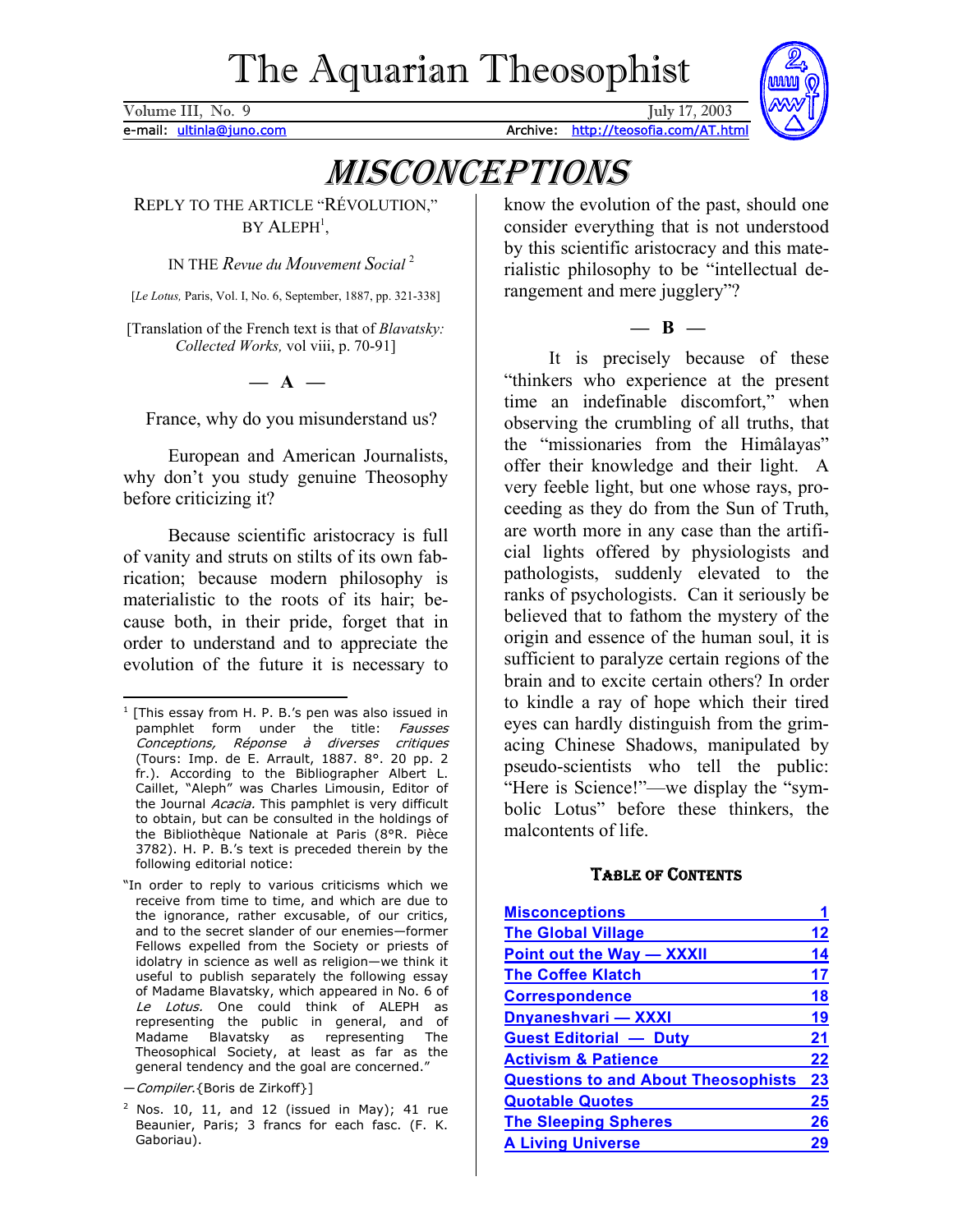The article entitled "Révolution" is a false conception of Theosophy—whether that of Madras, or London, or Paris, or America. It is an alphabetical complaint and a series of errors, from capital A to capital Z. Errors, I say, concerning the Theosophical missions and teachings, but an admirable summary of today's situation, as regards Science, the aspirations of the masses, and the observations concerning the state of social affairs. To sum up, "Révolution" is a syllogism, whose premises are false, but whose logical conclusion is a credit to "Aleph." Truly, his only fault has been to judge the mission of the Madras Theosophists by the caricatures of the journalists of all countries. He has accepted this portrait on faith and from it draws his conclusions. This is an antitheosophical procedure: Theosophists must not accept anything on faith; they leave that manner of acting to the anthropomorphic religions and to the blind worshippers of materialistic science.

**— C —** 

The "missionaries" of *Le Lotus* are ready to answer. Some of them have entered the laboratories of the chemists and have helped the latter to produce the phenomenon of *astral sounds.* Others have proved to physicists that when one knows how to awaken the latent principle, all matter is animated. One famous chemist was afraid to let his colleagues know of the phenomenon *that he himself had produced.*  Physicists understood nothing of it. Challenged to explain what they had seen, they answered: "Matter, *as we know it,* cannot act in that way. Not believing in the devil, we are forced to consider this a trick. The Theosophists are skilful jugglers." DIXIT!

So be it! The "Theosophical missionaries" are now singing:

> "Since the laurels have already been cut, We won't go to the woods any more."

The scientists have kept them all to themselves; they deny ancient occult science its due. The Theosophists-Occultists are well-behaved children; they do not fight for their portion, but cheerfully add the thistles that grow by the wayside, to the laurel crowns the scientists weave for themselves.

We make no claims for any one *religion.* The *supernatural* does not exist in Nature, which is One, Absolute, and Infinite. We have never pretended that a miracle was a simple matter to us—a miracle being as impossible as a phenomenon, due to combinations as yet unknown to science, *becomes possible as soon as it can be produced at will.* We even say that every "manifestation with physical effects" (Spiritist vocabulary), whose nature escapes the perspicacity of natural sciences, is PSYCHOLOGICAL JUGGLERY. (*Nota bene.* Do not confuse this jugglery with that of Robert Houdin, please.)

The truth of our doctrines rests on their philosophy and on *facts* of nature. To accuse us of claiming that our occult science surpasses that of Jesus or of Buddha is to slander us.

**— D —** 

**— E —** 

European Theosophists have very little to do with "asceticism." It is a hereditary disease of the *Hatha-Yogis,* the Hindû prototypes of the Christians who whip themselves and mortify their flesh until they become idiots and converse with the Devil without converting him. The Theosophists, even in India, protest against the *Yogism* of the fakirs. A solitary ascetic is a symbol of *the most cowardly egotism;* a hermit who flees from his brothers instead of helping them to carry the burden of life, to work for others, and to put their shoulders to the wheel of social life, is a coward who hides himself when the battle is on, and goes to sleep drunk on an opiate. *Asceticism,* as understood by exoteric religions, has produced the ignorant fools who throw themselves under the chariot of Jug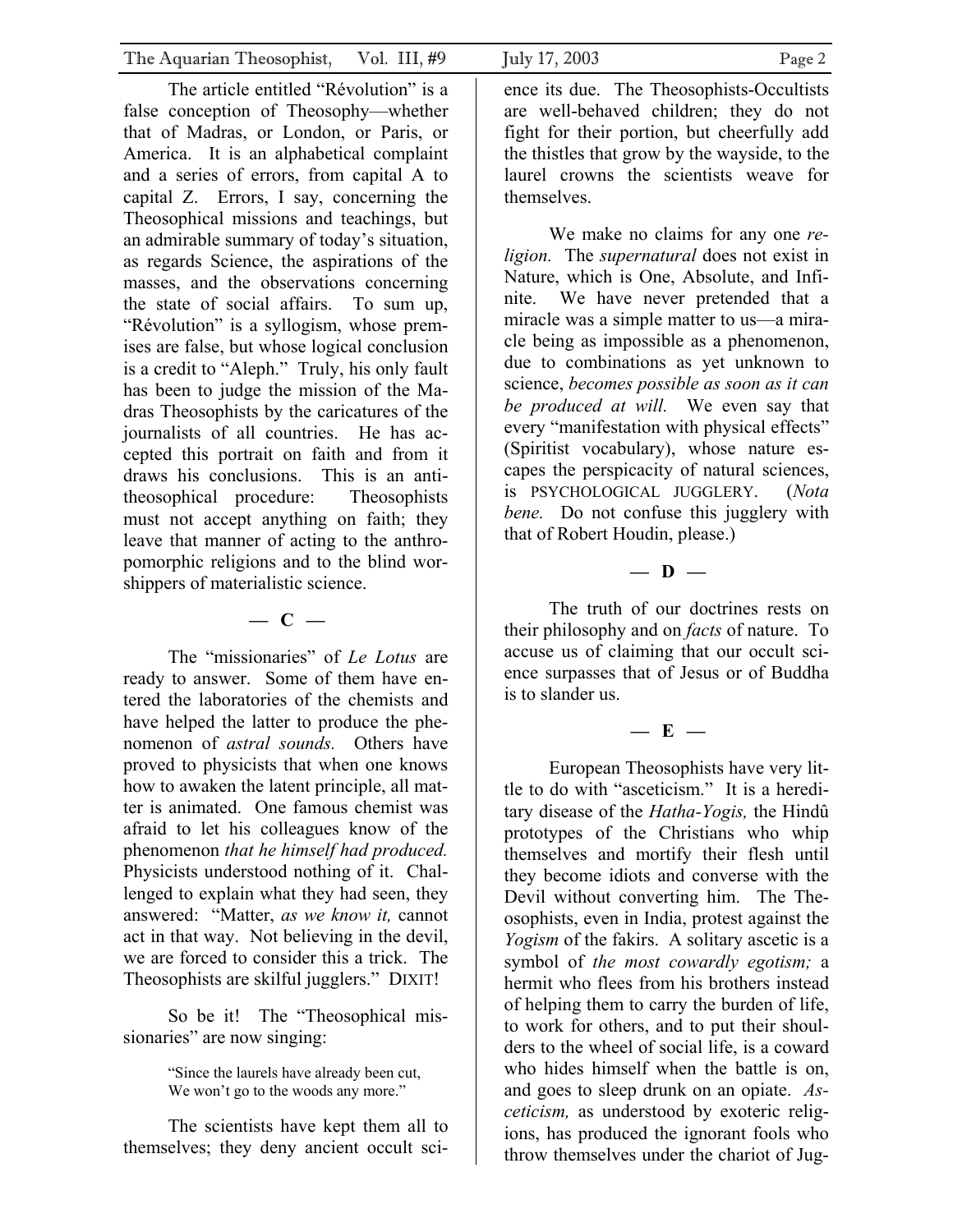gernaut. If these unfortunate people had studied the esoteric philosophy, they would know that under the dead letter of the dogma taught by the Brâhmanas — exploiters, like all priests, inheritors of the possessions of their victims, who are driven to madness by superstitious terrors — is hidden a profoundly philosophical meaning; they would know that their bodies which they crush under the wheels of the chariot of *Jagan-nâtha* (*Juggernaut* in popular dialect — meaning Lord of the World or *Anima mundi*) are the symbols of the gross material passions which this "chariot" (the divine and spiritual soul) must crush. Knowing this they would not apply the moral and spiritual asceticism taught by esotericism to their bodies — the mere outer animal husk of the god which is latent within. The Theosophists of India labor to destroy exoteric asceticism, or the "deification of suffering," veritable *Satanism* of superstition. As to our *Genesis*, "Aleph" knows not the first word.

**— F —** 

*Pre-historic* annals, preserved by the Masters of Wisdom, on the other side of the Himâlayas, contain the account not of the "Creation," but of the periodic *evolution* of the Universe, its elucidation and its philosophic *raison d'être.* The absence of the modern telescope proves nothing.<sup>1</sup> The ancients had something better than that. Moreover, one has but to read the *Traité de l'astronomie indienne et orientale,* by J. S. Bailly, to find therein proof that the ancient Hindûs knew as much as, and much more than, our modern astronomers.

*Universal Esotericism* preserved by certain cosmopolitan fraternities, and the key to which has long since been lost by

the BrâhmaŠas in general, presents a cosmic and human genesis which is logical and based on natural sciences, as well as on a pure transcendental philosophy. Judeo-Christian exotericism gives but an allegory based on the same esoteric truth, but so smothered under the dead letter that it is taken for mere fiction. Jewish Kabbalists understand it to *some extent.* Christians having appropriated to themselves the possession of others could not possibly expect to be enlightened regarding the truth by those whom they had despoiled; they preferred to believe in the fable and to make of it a dogma. This is why the Genesis of the ancient Hindûs can be scientifically demonstrated, while the Biblical Genesis cannot.

There is no "Brâhmo-Buddhist" paradise, nor is there a Brâhmo-Buddhism; the two harmonize with each other as much as fire does with water. The esoteric basis is common to them both; but while the Brâhmanas buried their scientific treasures and disguised the beautiful statue of Truth with the hideous idols of exotericism, the Buddhists — following in the footsteps of their great master Gautama, the "light of Asia" — labored for centuries bringing the beautiful statue out in the open again. If the field of exoteric and official Buddhism of the Churches of both North and South, those of Tibet and Ceylon, is covered once more with parasitic weeds, it is precisely the Theosophists who are helping the high priest Sumangala to extirpate them.

**— G —** 

None of the great religions, neither the Ethiopian nor any other, has preceded the religion of the first Vedists: ancient "Budhism." Let us explain. When one speaks of esoteric Budhism (with one *d*) to the European public — so ignorant of oriental matters — it is mistaken for Buddhism, the religion of Gautama the Buddha. "Buddha" is a title of the sages and means the "illumined one"; Budhism

<span id="page-2-0"></span> 1 It is common knowledge that in the vicinity of Mexico City, a bas-relief has been discovered on a pyramid older than the discovery of America, which represents a man looking at the stars through a long tube, very similar to our telescope. Not to mention the astronomical observations of the Sûrya-Siddhânta which can be mathematically traced to some 50,000 years ago.-Editor of Le Lotus.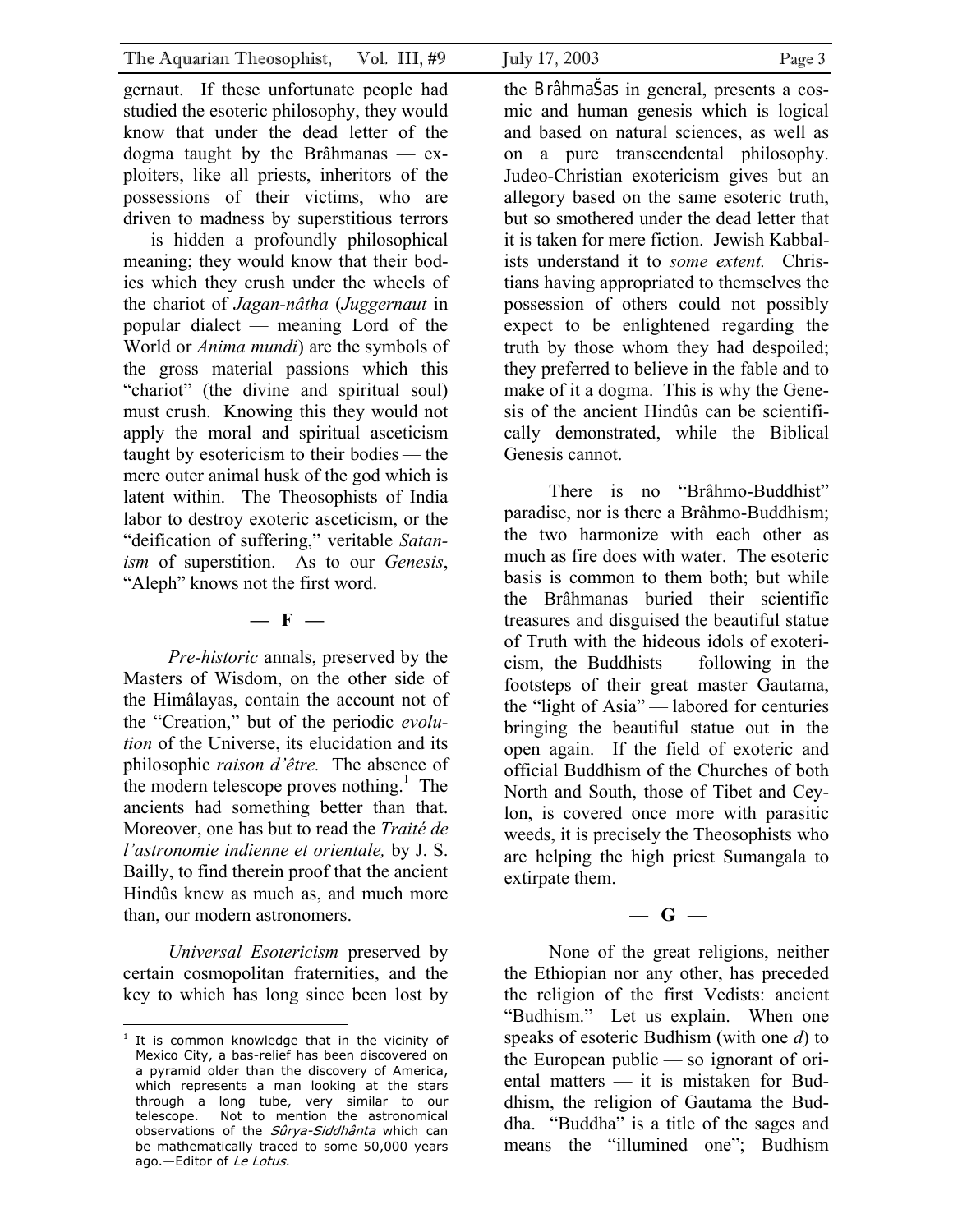comes from the word "Budha" (wisdom, intelligence) personified in the *PurâSas*. He is the son of Soma (the moon in its masculine aspect or Lunus) and Târâ, the unfaithful wife of Brihaspati (the planet Jupiter), the personification of ceremonial cult, of sacrifice and other exoteric mummeries. Târâ is the soul which aspires to truth, turns away in horror from human dogma which claims to be divine, and rushes into the arms of *Soma*, god of mystery, of occult nature, whence is born Budha (the veiled but brilliant son), the personification of *secret wisdom*, of the Esotericism of the occult sciences. This Budha is by thousands of years older than the year 600 (or 300 according to certain Orientalists) before the Christian era, date assigned to the appearance of Gautama the Buddha, prince of Kapilavastu. Budhist esotericism has therefore nothing to do with the Buddhist religion, and the good and revered Sumangala has nothing to do with Theosophy in India. He has charge of the nine or ten "Branches of The Theosophical Society" in Ceylon, which with the help of *theosophical missionaries* become from year to year more and more free of the superstitions grafted on pure Buddhism during the reign of Tamil kings. The saintly old Sumangala labors but to bring back to its pristine purity the religion preached by his great master — religion which disdains tinsel and idols and strives to re-become that philosophy whose sublime ethic eclipses that of all other beliefs the world over. (*Vide* Barthélemy Sain-Hilaire, Professor Max Müller, etc., on this subject.)

### **— H —**

Once Theosophy and its principles are known, it will be demonstrated that our philosophy is not only a "close relative of modern science," but its forbear, though greatly transcending it in logic; and that its "metaphysics" is vaster, more beautiful and more powerful than any emanating from a dogmatic cult. It is the metaphysics of Nature in her chaste nakedness, both

physical, moral and spiritual, alone capable of explaining the apparent miracle by means of natural and psychic laws, and of completing the mere physiological and pathological notions of Science, and of killing for ever the anthropomorphic Gods and the Devils of dualistic religions. No one believes more firmly in the Unity of the eternal laws than do the Theosophists.

**— I —** 

The Neo-Buddhism of the religion of Prince Siddhârtha Buddha will never be accepted by Europe-America for the simple reason that it will never force itself on the Occident. As to the Neo-Budhism or the "Revival of the Ancient Wisdom" of the Ante-Vedic Âryas, the actual evolutionary period of the Occidental peoples will end in a blind alley, if they reject it. Neither the true Christianity of Jesus — the great Socialist and Adept, the divine man who was changed into an anthropomorphic god — nor the sciences (which, being in their transition period, are, as Haeckel would say, rather *protistae* than definite sciences), nor the philosophies of today which seem to play at Blind Man's Buff, breaking each other's noses, will allow the Occident to attain its full efflorescence if it turns its back upon the ancient wisdom of bygone centuries. Happiness cannot exist where Truth is absent. Erected upon the shifting sands of human fiction and hypotheses, happiness is merely a house of cards tumbling down at the first whiff; it cannot exist in reality as long as egotism reigns supreme in civilized societies. As long as intellectual progress will refuse to accept a subordinate position to ethical progress, and egotism will not give way to the Altruism preached by Gautama and the true historical Jesus (the Jesus of the pagan sanctuary, not the Christ of the Churches), happiness for all the members of humanity will remain a Utopia. Whereas the Theosophists are the only ones at present to preach this sublime altruism (even if twothirds of The Theosophical Society should have failed in this duty), and some of them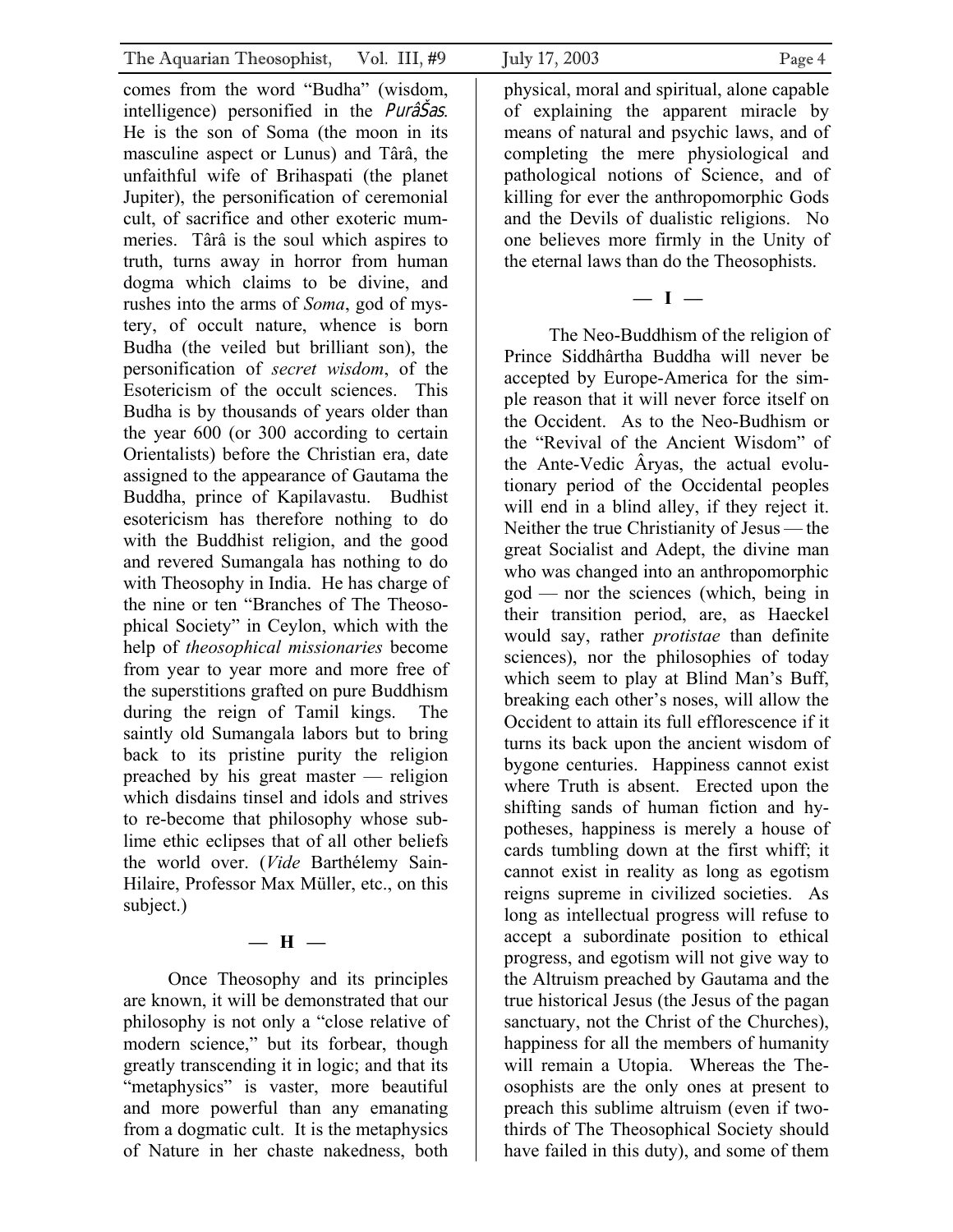alone, in the midst of a defiant and sneering mob sacrifice themselves body and soul, honor and possessions, ready to live misunderstood and derided, if only they can succeed in sowing the good seed of a harvest which will not be theirs to reap, those who are interested in the destiny of the miserable people should at least abstain from vilifying them.

### **— J and K —**

There is but one way of ever ameliorating human life and it is by the love of one's fellow man for his own sake and not for personal gratification. The greatest Theosophist — he who loves divine truth under all its forms — is the one who works for and with the poor. There is a man known to the entire intellectual Europe-America who possibly may never have heard the name of The Theosophical Society; I mean Count Leo N. Tolstoy, author of *War and Peace.* This great writer is a perfect model for all aspirants to true Theosophy. He is the first in European aristocracy to have solved this problem: "What can I do to make happy any poor man whom I may meet?" This is what he says:

I think that it is the duty of everyone to work for all who may need help; *to work with the hands,* remember, a certain portion of your day. It is more practical to work with and for the poor man than to give him a portion of your intellectual labor. In the first case you help not only him who needs to be helped, but you preach by means of example to the lazy one and the beggar; you show them that you do not consider their prosaic work as being below your dignity, and thus you inculcate in him the feeling of respect and esteem for himself and of satisfaction with his destiny. If, however, you persist in working solely in your own high intellectual region and give to the poor the product of your labor, as one gives alms to the beggar, you will succeed only in encouraging his laziness and his feeling of inferiority. In doing so you establish a difference of social caste between yourself and him who accepts your alms. You take away from him his self-esteem and his confidence in you and you suggest to him aspirations to shake off the hard conditions of his existence, spent in daily physical labor, to associate himself with your life which appears to him easier than his own, to wear your garb which seems to him more beautiful than his own, and to obtain access to your social position which he considers superior to his own. It is not in this manner, owing to *scientific and intellectual progress,* that we can ever hope to assist the poor, or to inculcate into humanity the idea of a true fraternity.

In India the Theosophical "missionaries" labor towards the eradication of the caste idea and with a view to uniting all the castes in their fraternity. We have already seen — a thing incredible and impossible before their arrival in the country of the Sacred Cows and the Bull-Gods— BrâhmaŠa and Pariah, Hindû and Buddhist, Parsi and Mohammedan, seated at the same table. When we see in republican France aristocrats and financiers keep company with their laundrymen, or a lady of society, proud of her democratic sentiments, help a poor farmer's wife plant her cabbage, as is done by the daughter of Count Tolstoy and by the real European Theosophists at Madras and elsewhere then we may say that there is hope for the poor in Europe.

"Aleph" confuses the priests of the public temple with the Initiates of the Sanctuaries. These latter never believed in an anthropomorphic God. The history that he gives us of the evolution of occult sciences and of the magnetic power is a fantasy. His description shows much imagination but very little knowledge of the procedures employed for the acquisition of "occult" powers.

Astrology is the mother of Astronomy, and Alchemy is the mother of Chemistry, just as the plastic soul is the mother of primitive physical man. Astrology and Alchemy are equally the *soul* of the two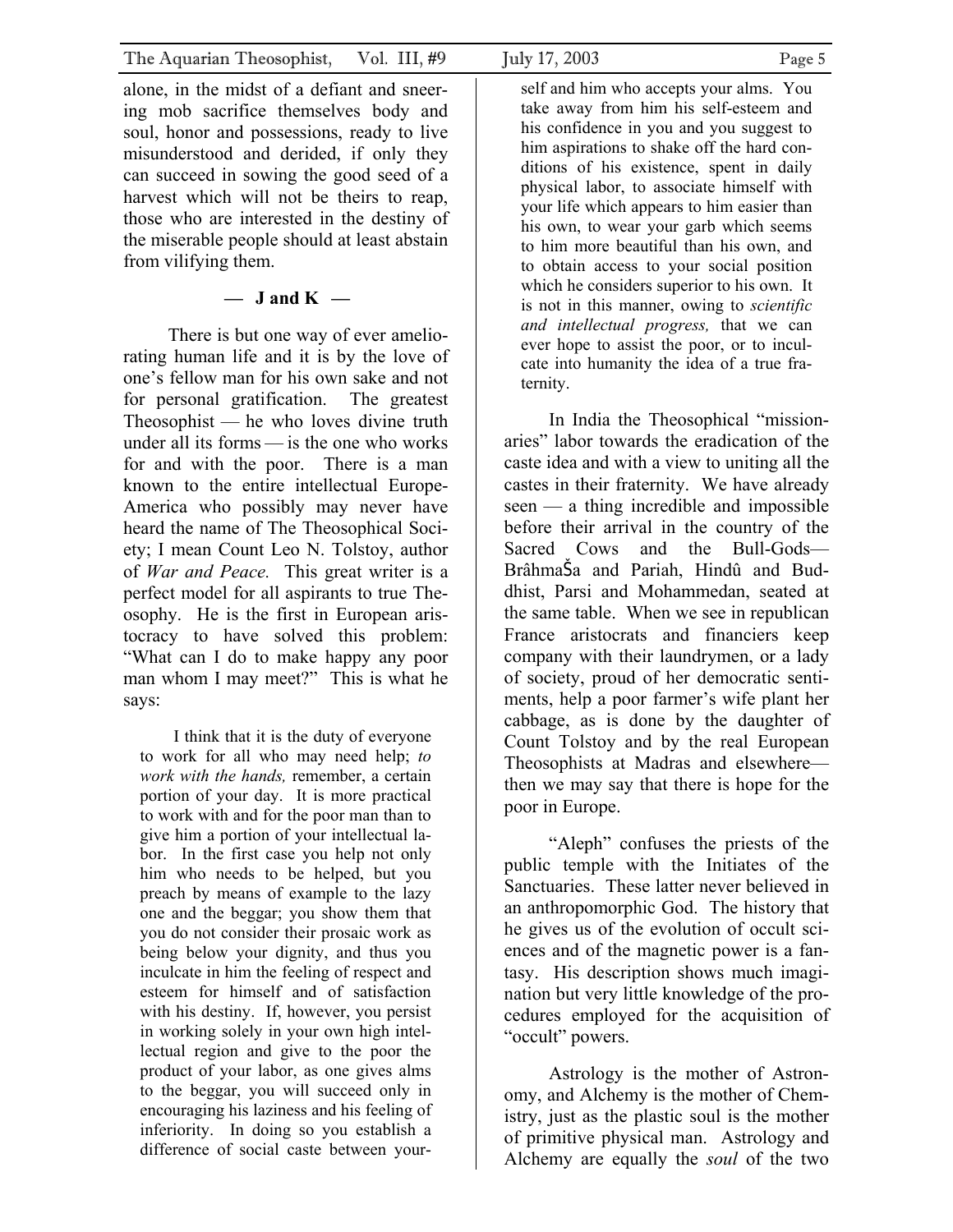modern sciences. As long as this truth is not recognized, Astronomy and Chemistry will continue to run in a vicious circle and will produce nothing beyond materiality.

To say that occult sciences claim to command nature arbitrarily, is equivalent to saying that the sun commands the daystar to shine. Occult sciences are nature itself; intimate knowledge of their secrets does not give to the Initiates the power to command them. The truth of it is that this knowledge teaches the Adepts the manner in which to furnish certain conditions for the production of phenomena, *always due to natural causes,* and to the combination of forces analogous to those used by the scientists. The real difference between modern science and occult science consists in this: The first opposes to a natural force another natural force more powerful on the physical plane; the second opposes to a physical force, a spiritual or psychic force, in other words, *the soul of that same force.*  Those who do not believe in the human soul nor in the immortal spirit cannot recognize *a fortiori* a vital and potential soul in every atom of matter. This soul, whether human, animal, vegetable, or mineral, is but a ray loaned by the Universal Soul to every manifested object during the active cycle or period of the Kosmos. Those who reject this doctrine are either materialists or sectarian bigots who dread the word "Pantheism" more than the devil of their unwholesome dreams.

**— L —**

The idea of the "Great Work" associated with the idea of God and Devil would make any *chela* of six months smile in pity. Theosophists do not believe either in the one or in the other. They believe in the Great ALL, in *Sat, i.e.,* absolute and infinite existence, unique and with nothing like unto it, which is neither a *Being* nor an anthropomorphic creature, which *is,* and can never *not be.* Theosophists see in the priest of any religion a useless if not a pernicious being. They preach against every

dogmatic and infallible religion and recognize no other deity, which dispenses suffering and recompense, than *Karma,* an arbiter created by their own actions. The only God which they worship is TRUTH; the only devil which they recognize and which they fight against with unabated fury is the Satan of egotism and human passions.

It would be curious to learn where "Aleph" went to obtain his information on Hindû occultism. I have an idea that it was from the Brâhmanical romances of Louis Jacolliot. Well, he evidently does not know that at present the Brâhmanas are as ignorant of the occult sciences as the Buddhists of Ceylon! Of the seven esoteric keys which open Bluebeard's closet (occultism) they possess only one — the physiological key or the sexual "phallic" aspect of their symbols. In India, among the 150,000,000 Brâhmanas of every degree, one would not find 150 initiates, including the *Yogis* and *Paramahamsas.*  "Aleph" has never heard, it would seem, that their temples have become cemeteries where lie the corpses of their once beautiful symbols and where reign supreme superstition and exploitation. If it were different, why would American Theosophists have gone to India? Why would have thousands of BrâhmaŠas entered The Theosophical Society eager to belong to a centre where they might encounter from time to time a true Mahâtma of flesh and blood from the other side of the "great mountain"? "Aleph" would do well to study *The Secret Doctrine* and to learn that the red forefather of the vanished Atlantis (the Atala of the *Sûrya-Siddhânta* and of Asuramaya) had for still older forbear Vâhi Sarasvatî on the island of ®ambhala, when Central Asia was but a vast sea where today is Tibet and the desert of Shamo or Gobi.

**— M —**

"Aleph" recognizes the need of keeping secret dangerous sciences —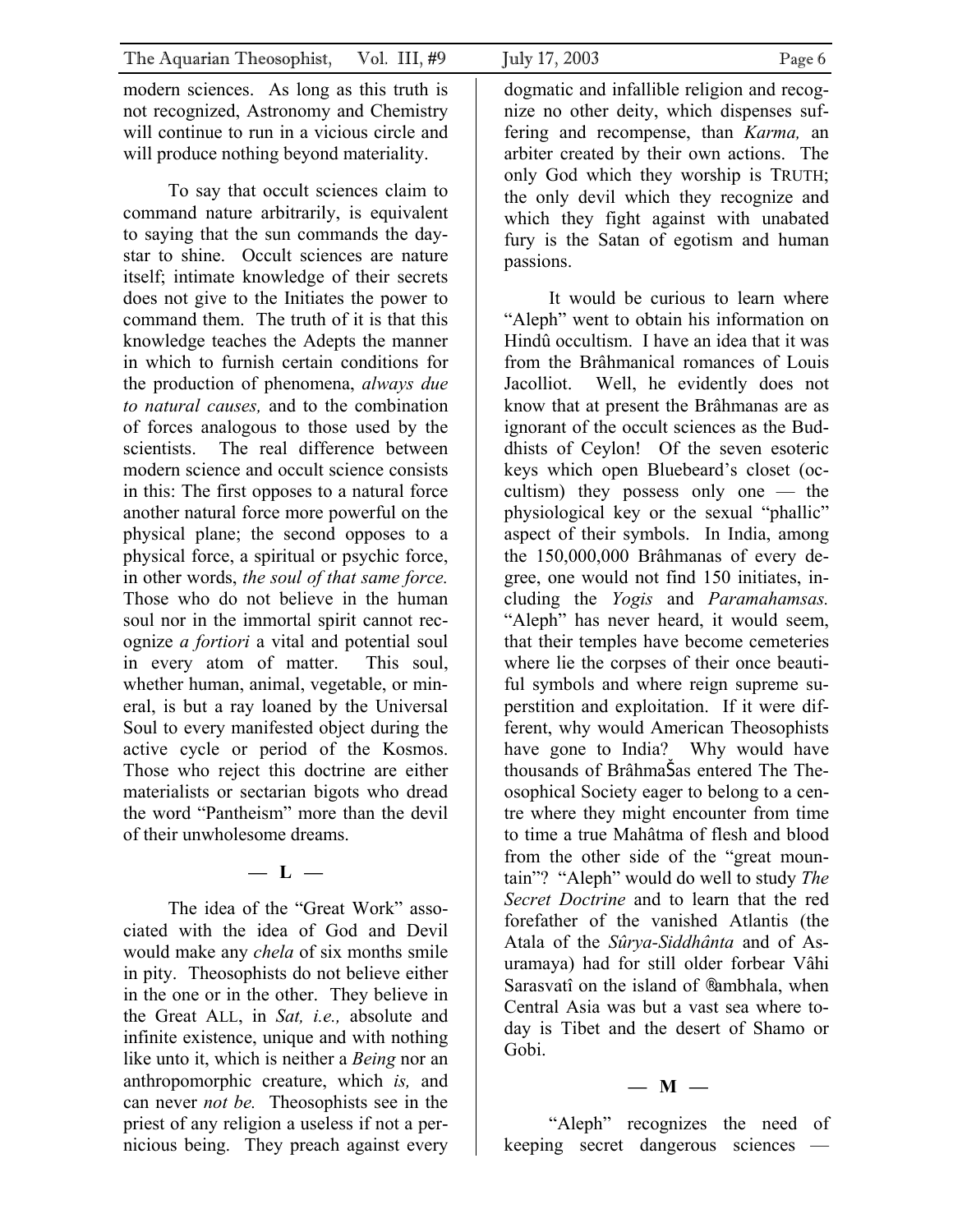chemistry for instance — and not disclosing to the crowd, even in civilized countries, the mystery of certain death-dealing combinations. Why should he then refuse to see in the law of silence forced upon Adepts, in connection with occult revelations, an act of wisdom, necessitated by the experience of the human heart?

I suspect, however, that it is precisely the intelligent and rich classes which would abuse occult powers for their own benefit and profit, much more than the ignorant and poor ones. The first law of the Sacred Science is never to use one's knowledge for one's own interest, but to work with and for others. But how many people could one find in Europe-America ready to sacrifice themselves for their fellowmen? An Adept who is sick has no right to use his magnetic force to lessen his personal suffering as long as there is, to his knowledge, a single creature that suffers and whose physical or mental pain he can lessen, if not heal. It is so to speak the exaltation of the suffering of one's self, for the benefit of the health and happiness of others. A Theosophist, if he contemplates Adeptship, must not revenge himself. He must suffer in silence rather than excite in someone else evil passions or the desire to revenge himself in his turn. Nonresistance to evil, forgiveness and charity, are the first rules of discipleship.

However, no one is expected to become a Theosophist and even less to make himself accepted as a candidate for Adeptship and occult initiation.

### **— N —**

"Aleph" is right once more — in appearance; the feverish activity of Europe-America would be turbulent company for Asiatic quietism. However, polarity alone can produce the phenomenon of vitality, just as it produces, through the union of positive and negative forces, the phenomenon of gravitation. Two similar poles repel each other; as an example, see the *entente cordiale,* the sweet brotherhood which

reigns among the Occidental nations. If the fusion of contraries does not come about, if the Englishman does not openly acknowledge the Hindû as his brother, and does not act towards him accordingly, the nations of Europe-America will end one day by devouring each other, leaving on the battlefield nothing but their tails as did the Kilkenny cats.

**— O —**

When criticizing Brâhmanism, "Aleph" is dead right, only he should know that the Brâhmanas in Vedic times knew neither castes nor widows from Malabar. His questionnaire under the letter N proves to me conclusively that he has read Jacolliot and that he judges India according to the twenty-one volumes of a writer, more prolific and charming than accurate. The Brâhmanism of which he speaks did not exist in the age of the Rishîs and it has been definitely shown that the Brâhmanas have embellished their laws of Manu in the post-Mahâbhâratean period. During the Vedic age widows remarried quite peacefully and the castes were invented but in the Kali-yuga, for reasons as occult as they were just, from the standpoint of the prosperity and the health of the races.

But what is the good of this? What do we Theosophists have to do with Brâhmanism, except to combat its abuses, since The Theosophical Society was established in India nine years ago. Ragunath Rao, a Brâhmana of the highest caste, who has presided for three years over The Theosophical Society of Madras, and who is at present Prime Minister (Dewan) of the Holkar, is the most fervent reformer in India. He is fighting, as so many other Theosophists, the law of widowhood, on the strength of texts from Manu and the Vedas. He has already freed several hundred young widows, destined to celibacy because of the loss of their husbands in their childhood, and he has made possible their remarriage in spite of the hue and cry of protest on the part of orthodox Brâhma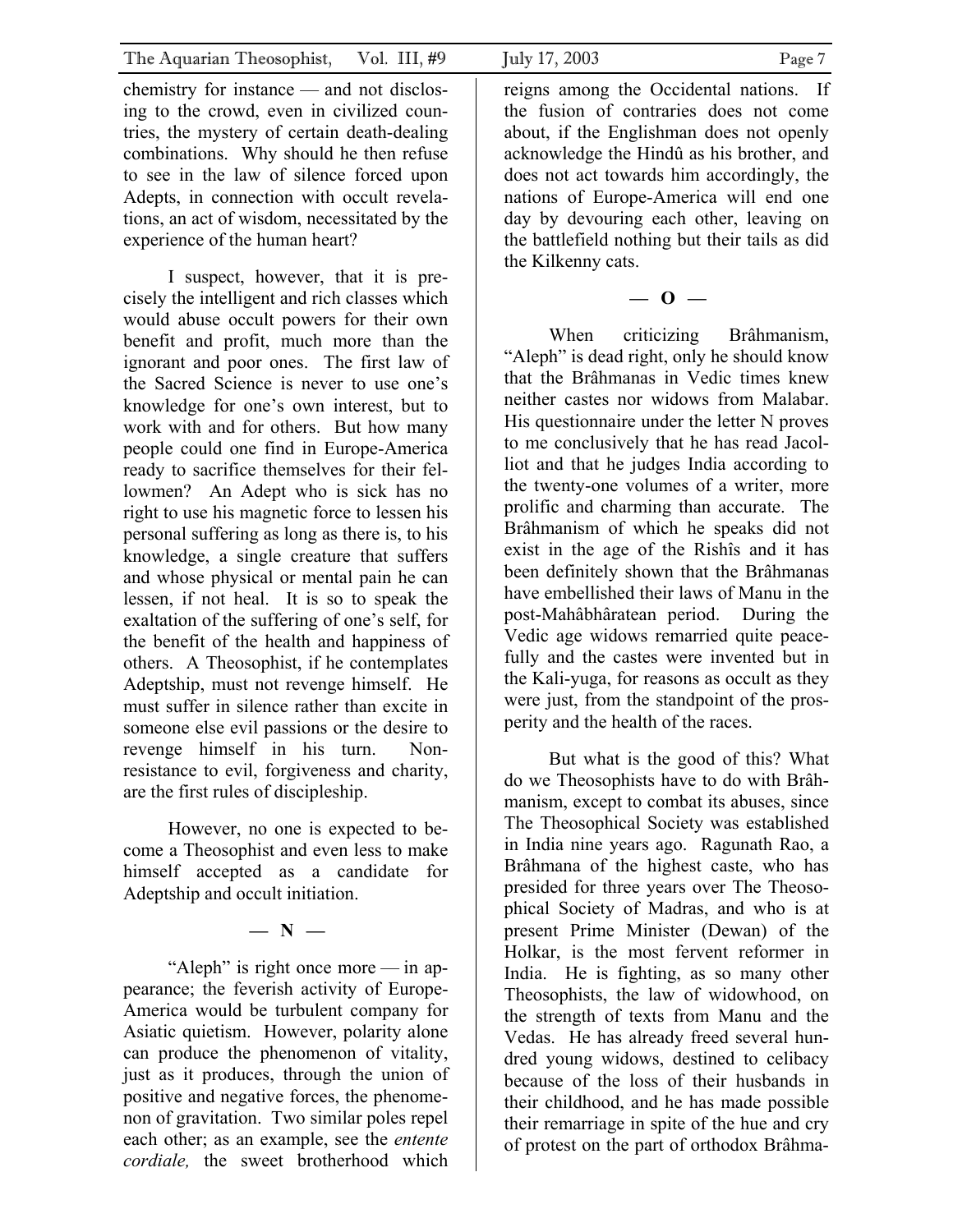nas. He laughs at castes; and the one hundred odd Theosophical Branches in India help him in this all-out war against superstition and ecclesiastical cruelty.

It is wrong to say that these institutions have been established during the reign of Esotericism. It is the loss of the keys to symbolism and to the laws of Manu which has produced all the errors and all the abuses that have infiltrated into Brâhmanism. But even if these allegations were correct, what do we have in common with orthodox Brâhmanism? The horrors described by Devendro Das in "The Hindû Widow," in the *Nineteenth Century,* and quoted against the Theosophists in the same issue of the *Revue du Mouvement Social*, p*.* 333 (January 1887), are entirely true. However, Devendro Das having been a Theosophist since 1879, it should be clear at last that the Theosophists fight the Brâhmanism of the pagodas, as they do all the superstitions, all the abuses, and all the injustices.

**— P —** 

As it would appear from the behavior of *Budhist* Theosophists, servants of Wisdom and Truth, that they belong to no religion, to no sect, and that on the contrary they combat all exoteric cults and the abuses which follow therefrom, and that they endeavor to be useful to humanity, the reflections of "Aleph" are unjust. The present explanation should be sufficient to finally reestablish the truth concerning the "missionaries." of the Himâlayas. It is precisely because occult science and esoteric philosophy have "for pivotal function the service of humanity," because their ardent advocates try to awaken European and Asiatic peoples sleeping under the deathly shadows of clericalism, by reminding them of the lessons of the ancient wisdom — it is on account of these motives that these servants offer themselves to Europe-America. Those who would still doubt it are asked to judge the tree of Theosophy by its fruits; for by judging it by

the fruits of the tree of the Brâmanical, Buddhist, or Judeo-Christian religions, they commit an evident injustice and prevent the Theosophists from being useful to their fellows, more especially to *the disinherited ones of the world.*

As we have already mentioned the good old Sumangala elsewhere, there is no need of our wasting time in repudiating any solidarity with Bonzes or Brâhmanas. The latter — those at least who have remained ultra-orthodox and who fight every benevolent reform — persecute us and hate us as much as do the Christian clergy and the missionaries. We break their idols; they endeavor to smash our reputations and to soil our honor; those who act in this manner are especially the servants of Christ, of him who in the first place forbade prayer to the "Father" in the temples, comparing the hypocrites to the Pharisees who perform acts of devotion at all the crossroads, and who are but whited sepulchres full of decay. However, the "Bonzes," Buddhist priests, are, we must confess, the only ones who have really helped us in our reforms! The voice of a priest of Gautama never has been raised against us. Ceylon Buddhists have always been true brothers to the Theosophists of both Europe and America. What is happening in Tibet? The few missionaries who were able to get into that land have been struck by one remarkable fact: in the midst of the street activities at noon all the shopkeepers go home leaving all their merchandise spread openly on the sidewalk and almost on the street itself; the buyers who happen to come by see the prices marked on the articles they need, so they take them and leave their money on the counter. Upon his return, the merchant finds the payment for the merchandise that was taken; *the rest remains intact*. Now this is something that could hardly be found in Europe-America. This is, however, but the result of the *exoteric* commandments of Gautama the Buddha who was but a sage and has never been deified. There are also no beggars in Ti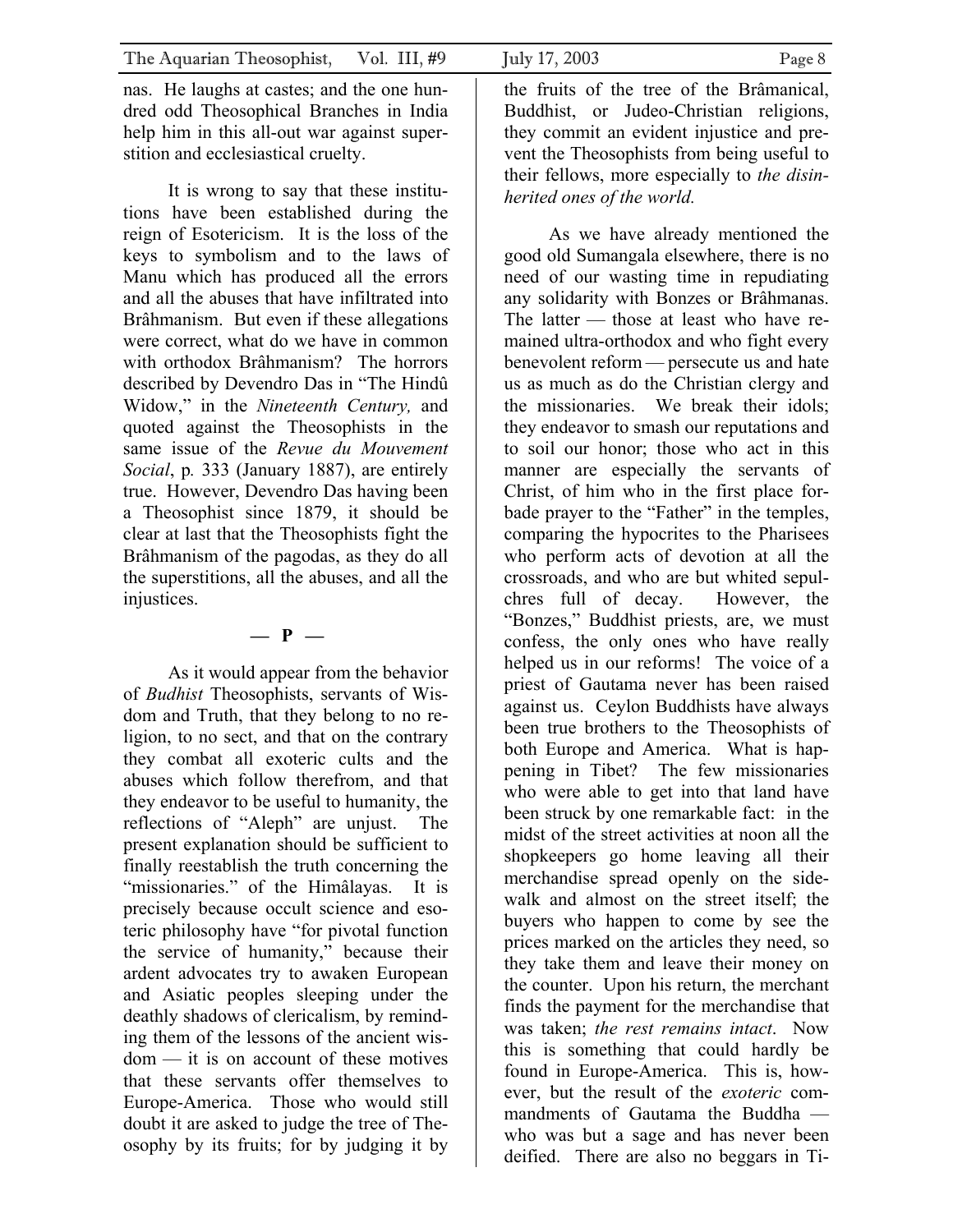bet, nor people dying from hunger. Drunkenness and crime are unknown there, as well as immorality, except among the Chinese who are not "Buddhists" in the real sense of the word, no more than the Mormons are Christians. May destiny preserve poor Tibet, with its ignorant and honest population, from the beneficence of civilization, and especially from the missionaries.

### **— Q —**

May destiny protect Tibet even more from the "God Progress," as it manifests itself in Europe-America. We are told that progress is *meillorisme*, "social evolution incessantly ameliorating the physical, intellectual and moral conditions of the greatest number of people." Where did "Aleph" get that? Did he find it in London with its four million inhabitants, one million of which eat but every three days, if that often? Is it in America, where progress necessitates the expulsion of hundreds of thousands of Chinese laborers, sent elsewhere to die from hunger, and the immediate expulsion of thousands of Irish immigrants and other paupers of which England is trying to rid itself? A progress built on the exploitation of poor people and of laborers is but another car of Juggernaut plus a false nose. One has the right to prefer even a quiet death under the manchineel tree to the progress of the rich and learned classes achieved over the bodies of thousands of poor and ignorant people. The Chinese of California, are they not our brothers? The Irish driven from their huts and condemned with their children to die of hunger, do they prove the existence of social progress? No, a thousand times no! As long as people, instead of fraternizing with and helping each other, claim but the right to safeguard their national interests, while the rich man refuses to understand that in helping a poor stranger he helps his poor brother in the future, and sets a good example for other countries; as long as the feeling of international altruism remains an empty phrase in the air, progress will accomplish no other function than that of executioner of the poor.

### **— R —**

Let us understand each other. I am speaking of the progress of civilization on the physical plane, the progress that "Aleph" praises to the skies, playing the role of its bard. Let this material progress enter into ethics and the "missionaries" of *Le Lotus* and of India will recognize in you their masters. But you do nothing of the kind. You have exhausted or have contributed to the drying up of the only source of consolation for the poor, faith in his immortal *Ego,* and you have not given him anything else in return. Are three quarters of humanity happier due to the progress of science and its alliance with industry, about which you seem so happy? Has the invention of machines done any good to manual laborers? No, for it has resulted in one more evil: the creation among the workers of a superior caste, semiinstructed and semi-intelligent, to the disadvantage of the less favored masses which became more miserable yet. You confess it yourself: "The excessive production of things and workers . . . . creates encumbrance, plethora, poverty, deficiency, *i.e*., idleness and misery." Thousands of poor children in the factories, representing for the future whole generations of crippled, ricket-ridden and unhappy people, are sacrificed in a holocaust to your progress, an insatiable and forever hungry Moloch. Yes, we protest, we say that "*today* is worse than yesterday," and we deny the benefits of a progress which aims only at the welfare of the rich. The "happiness" you speak of will not come as long as moral progress slumbers in inactivity, paralyzed by the ferocious egotism of everybody, the rich as well as the poor. The revolution of 1789 has shown but one very evident result: that false fraternity which says to his fellow man, "Think as I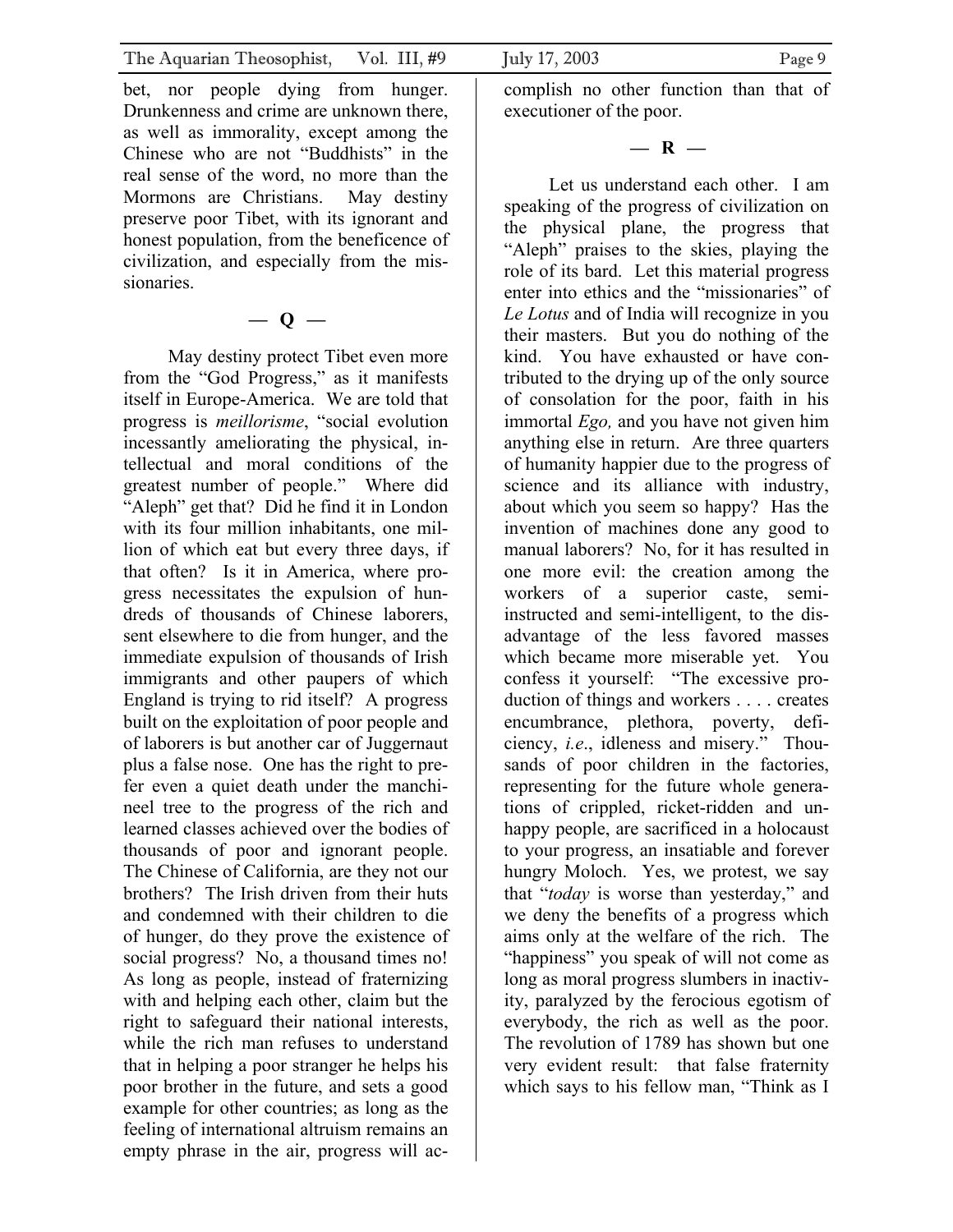do, or I will knock you down; be my brother, or I will run you down!"<sup>[1](#page-9-0)</sup>

 $-$  **S**  $-$ 

The Theosophical "missionaries" aim also at a social revolution. But it is a wholly ethical revolution. It will come about when the disinherited masses understand that happiness is in their own hands, that wealth brings nothing but worries, that he is happy who works for others, for those others work for him, and when the rich realize that their felicity depends upon that of their brothers — whatever their race or religion — then only will the world see the dawn of happiness.

"Aleph" asks why the world should not be eternal. Why the entities of the hierarchy which compose it should not succeed each other like the members of the species which populate our globe and the others. Is not the idea of the formation of worlds by other worlds, and of universes by other universes more rational by analogy than that of Moses or even of Laplace? "Aleph" teaches thus pure Theosophy; he is therefore a Theosophist and a " Budhist missionary" without knowing it; we hail him and welcome him with open arms. *The Secret Doctrine[2](#page-9-1)* which will be published shortly will show that at the beginning of the last *periodic evolution* of our globe, as well as that of its beings, the processes of generation offered varieties not even suspected in the laboratories. The co-operation of the male and female principles, *inaugurated solely by the physical man,* formed only one of such processes.

**— T —** 

The "finiteness" of the Kosmos has never been accepted by our "new religion," which is not at all a religion but a philosophy. Neither Brâhmanas nor Bonzes, in their most acute exoteric delirium, have ever accepted the finiteness of the Kosmos. "Aleph" has but to open the *Vedânta, Manu,* the PurâŠas*,* the *Buddhist Catechism,* etc., to find therein a statement regarding the eternity of the Kosmos, which is but the periodic and objective manifestation of absolute eternity itself, of the forever unknown principle called *Parabrahman, Âdi-Buddha,* the "One and Eternal Wisdom."

If there is a still greater absurdity than to speak of a cruel God: it is to admit that God, the *Great, Absolute Whole,* could ever interfere in terrestrial or human affairs. The infinite cannot associate with the finite; the unconditioned ignores the conditioned and the limited. The absolute "Intelligence-Wisdom" cannot act in the restricted space of a small globe. It is omnipresent and latent in the Kosmos, infinite as itself. We find its only truly active manifestation in *humanity as a whole,*  composed as it is of stray sparks, finite in their objective duration, eternal in their essence, issuing from that Hearth without beginning or end. Therefore, the only God whom we should serve is Humanity, and our only cult should be the love of our fellow man. Doing evil towards him, we wound God and make him suffer. When we deny our brotherly duties and refuse to consider a pagan as well as a European as our brother, we deny God. This is our religion and our dogmas.

**— U —** 

Far from being unwilling to understand Europe, intellectual India, if not the Brâhmanical India of Jacolliot, favors it.

This India has never condescended to preach the God-misfortune, nor *asceticism* as understood by "Aleph". This is

<span id="page-9-0"></span> $1$  It seems to us that Madame Blavatsky is obviously exaggerating here. It has been a long time since she left France where she lived in an epoch when things were not too bright; since those days, the newspapers which inform her abroad can give her but a sad idea of France, as they do their utmost to soil our democracy. (F. K. Gaboriau.)

<span id="page-9-1"></span><sup>&</sup>lt;sup>2</sup> This work, mentioned in No. 4 of Le Lotus, is in English; it will cover five thick volumes of the size of Isis Unveiled, and for financial reasons easy to understand, will not appear very soon in French. (F. K. Gaboriau.)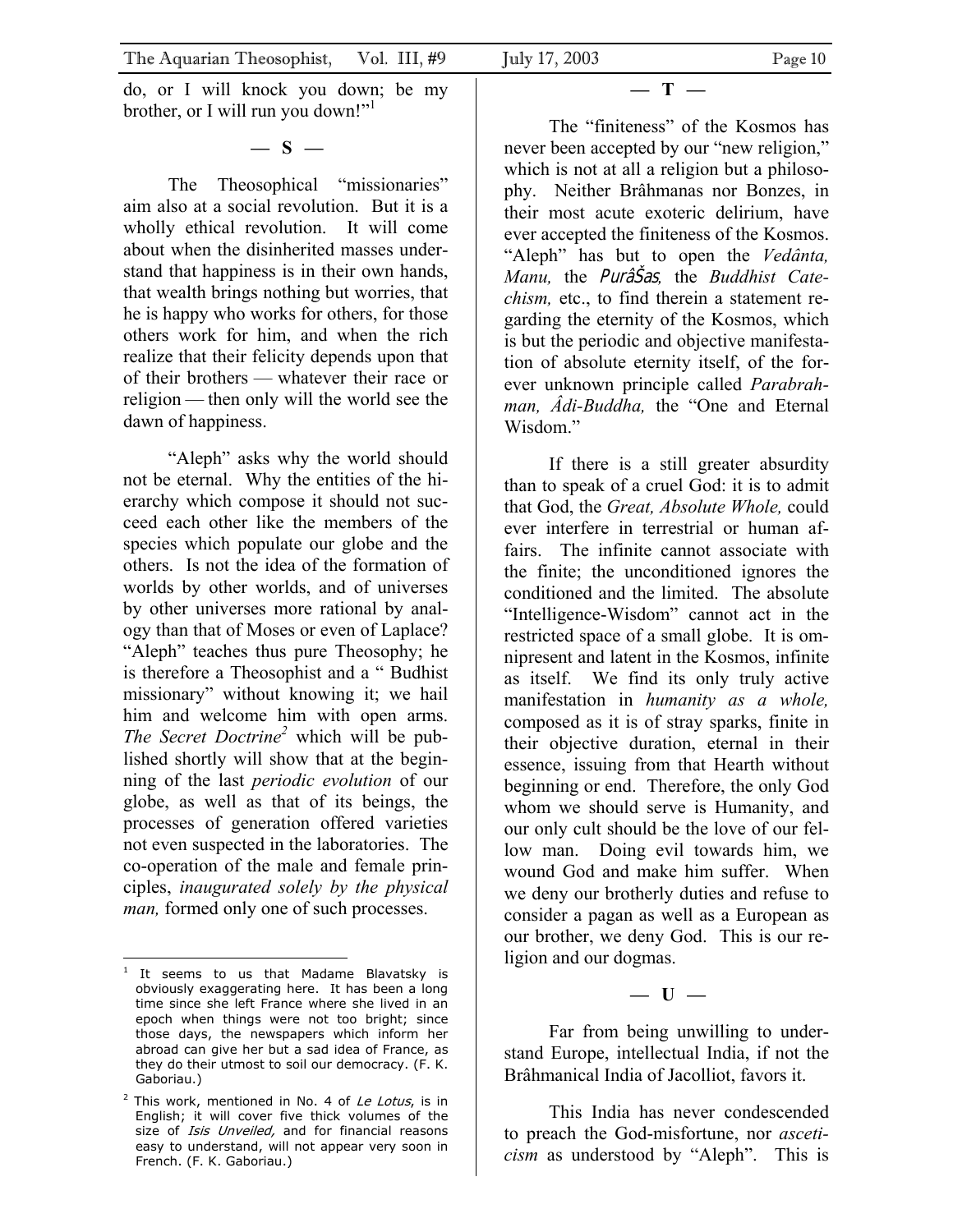proven by the law of Manu which enjoins marriage to the *Grihastha* Brâhmana, before he becomes an ascetic Brâhmana. The greatest misfortune for a Brâhmana is not to have a son, and marriage is obligatory barring the exceptional cases when the child is destined to become a *Brahmachârin,* a Yogi celibate, for occult reasons which cannot be enumerated here. Esotericism has never proscribed sexual or marital functions created by nature herself. Esotericism works *in*, *with, for* nature, and condemns but immorality, abuse and excess. Moreover, of all the animals, man is the most animal in his excesses; the beast has its seasons, but man has none.

"Aleph" probably speaks of Christian ascetics, those who plunge themselves into exoteric asceticism, a blessed rosary in their hands and the dogmas of the church in their heads. The Hindû becomes an ascetic only after having sufficiently studied the occult sciences to allow his spiritual nature to control his material nature. "Aleph" surely confuses the ascetics of India with the Spiritualistic mediums of Europe-America. The latter, poor sensitives and neurotics, ignore the esoteric laws, and it is they who end by creating incubi and succubi — as is proven by the discarnate wives of certain mediums in Paris itself.

The comparison between the "God of the past" and the "God of science" is neither a just nor a happy one as the reigns of these two Gods differ very little from each other. The poor man is just as unhappy today as he was a thousand years ago, and even more so, as the gap between him and the rich man has widened.

Progress has served but to provide the rich with enjoyments unknown in the centuries of barbarism.

**— V —** 

The Occident is free to refuse the hand extended to it by the Orient. However, it is not always refusing it, as is evi**— X —** 

Jesus, quoted by "Aleph," upsets all the theories of the latter when he says: "My kingdom is not of this world." Would our benevolent critic like us to admire the action of the Pharisees, and to offer their noble example to Europe-America? It would be effort wasted as the Christians of these two continents have long since delivered Theosophy into the secular hands of the pretorians of journalism. The latter crucify us daily. Up to now we have had as enemies the clergy, the missionaries (who preach brotherhood but bring to the pagans only vice and drunkenness), the Salvation Army, hypocritical and pious aristocracy, all the materialists, and even the Spiritualists who have ceased to consider us as their "dear brothers". Alone, the intelligent socialists have understood us; will they also turn against us?

In the meantime, "Aleph" makes us listen to some profound truths. Yes, exoteric Brâhmanism must fall, but it will be replaced by esoteric Vedism, to which will be added everything noble and beautiful that progressive science has evolved in this last century. But this revolution will not be accomplished by conquerors; it is by means of brotherly love that the fusion of the two Âryan races will be brought about, and only when the Englishman will have ceased to look upon the Brâhmana whose genealogical tree encompasses three thousand years — as the representative of an inferior race. In his turn, the Brâhmana hates the Englishman whose temporary rule he is forced to endure. The brotherhood of the Theosophists throughout India are the only ones to see the haughty Englishman sitting down at the same table with equally arrogant Brâhmanas, mellowed and humanized by the example and the lessons of the Theosophists who serve the Masters of the Ancient Wisdom, the de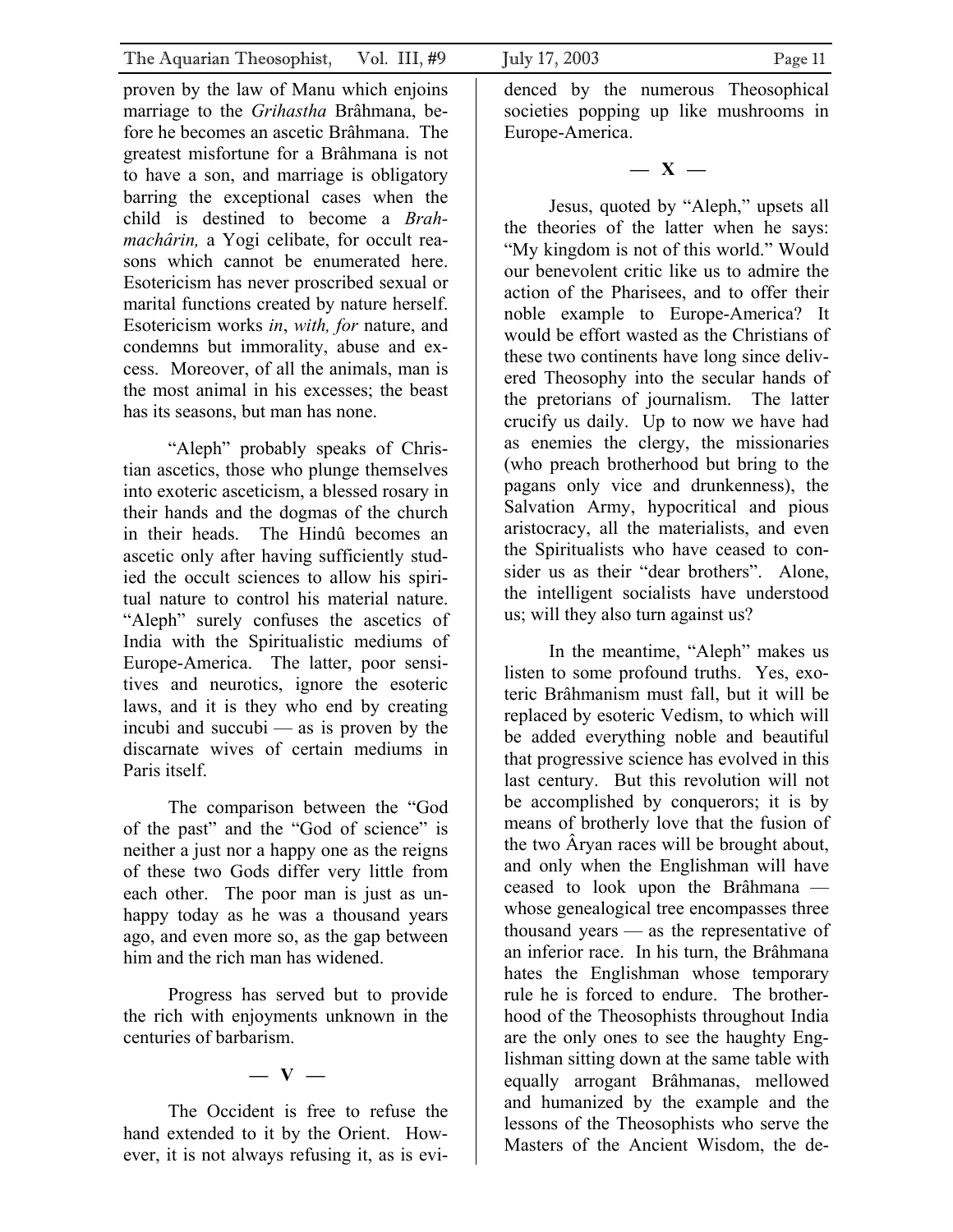<span id="page-11-0"></span>scendants of those Rishis and Mahâtmas which Brâhmanism has always revered, though it has ceased to understand them.

It follows, therefore, from all that precedes, that it is not the "priesthood of India" that attempts to bring the Occident back to the ancient wisdom, but rather a few Occidentals from Europe-America who, led by their Karma to the happiness of knowing certain Adepts of the secret Himâlayan Brotherhood, attempt, under the inspiration of these Masters, to lead the priesthood of India back to the primitive and divine esotericism.

**— Z —** 

In this they have largely succeeded in India and in Asia. Europe-America alone still resists, incapable of understanding or of appreciating the simplicity of their goal. After all, it is only the majority who refuse to understand, that majority which has always bitten the hand that offered it help. But let us not despair. When the day, so greatly yearned for, will have arrived, when universal and *intellectual*  brotherhood will be accepted *de facto,* if not proclaimed *de jure,* then at long last the portals of the sanctuary, closed for many ages both to orthodox Brâhmanas and sceptical Europeans, will be flung open for the *Brothers* of every land. The "Grand-sire" will welcome his prodigal children, and all his intellectual treasures will be their heritage.

But in order that this time may arrive, the goal of the "missionaries" of India must be understood and their mission completely appreciated. So far the public has seen only its own distorted and grimacing image in the mirror of publicity. The object pursued by some mystical Theosophists has become, according to our illadvised critics, the object of the entire Brotherhood; and the *quid pro quo* has culminated finally in the article of "Aleph" who preaches our own doctrines to us.

H. P. BLAVATSKY (F.T.S.).

# The Global Village

# Sarasota, Florida Theosophy Group

Meets Weekly on: WEDNESDAYS:  $-7-8.15$  P.M. SUNDAYS  $- 11$  AM  $- 12:30$  PM

We are a very friendly group of students with various religious and philosophical backgrounds. Our goals are to discuss and understand the universal truths of Theosophy.

On Wed. nights we are studying, *The Ocean of Theosophy* by W.Q. Judge, and on Sunday mornings we're discussing *Isis Unveiled* by H.P. Blavatsky and *Light On The Path* by Mabel Collins.

Our address is: 2700 S. Tamiami Tr. Suite #14 (we're moving to Suite #11 in October), Sarasota, Florida, and our phone number is: 941-312-9494.

Please feel free to call Bob Waxman if you need any additional information.

### **United Lodge of Theosophists 1917 Walnut Street Philadelphia, PA 19103**

All welcome No collections



**Ancient Wisdom tradition**  From the Writings of  **H. P. Blavatsky & W. Q. Judge**

> $11:00a.m. - 12:45 p.m.$ **Every other Sunday**

**Schedule Currently studying – The Secret Doctrine By H.P. Blavatsky**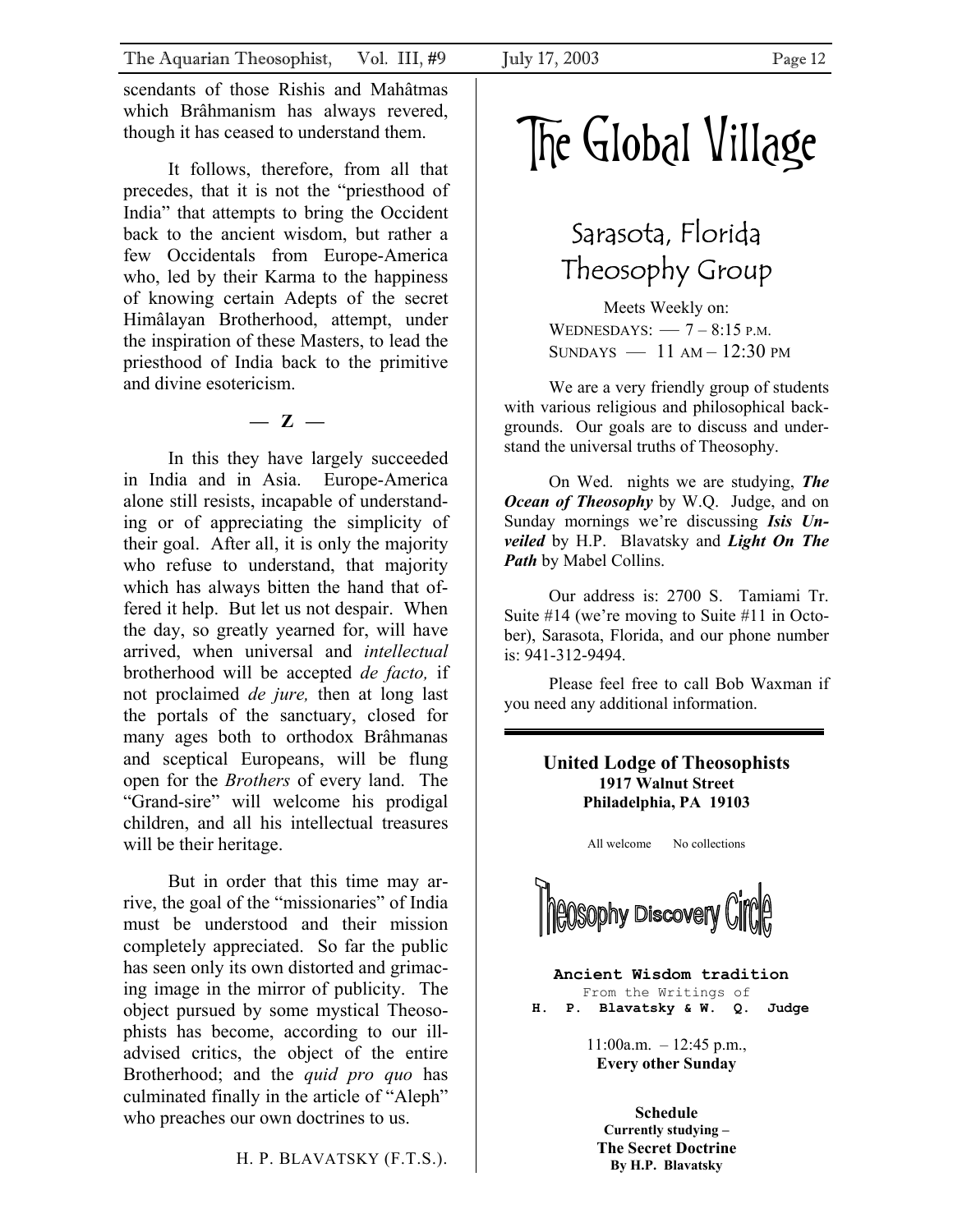**A Synthesis of Religion, Science, and Philosophy** Located at:

en Park & Madison) TRS Professional Suites, 11 th floor 44 East 32<sup>nd</sup> Street (betw New York, N.Y. Near subway and bus lines. Contacts:

[Mirror1@optonline.net](mailto:Mirror1@optonline.net) [Tmwriters@mindspring.com](mailto:Tmwriters@mindspring.com)

[Davidgro@webspan.net](mailto:Davidgro@webspan.net)

*www.geocities.com/theosophycircle/*  Phone:

 David – (718) 438 – 5021 Amedeo- (973) 697-5938

— Classes are free and open to all—

### **United Lodge of Theosophists**

Robert Crosbie House 62 Queens Gardens London W23AH, England **Tel +(44) 20 7723 0688 Fax +(44) 20 7262 8639**

### **Contact us: [ult@ultlon.freeserve.co.uk](mailto:ult@ultlon.freeserve.co.uk)**

SUNDAYS 8.00 - 9.00 p.m. **ULT London UK** 

PROGRAMME FOR JANUARY TO MARCH 2003

### Introductory Class

One Thursday a month  $7 - 8^{30}$  pm A monthly class that introduces the fundamental ideas of man's consti-tution, his relation to the cosmos and universal laws such as karma and reincarnation. Mar  $6^{th}$ 

Study Group *Wednesdays* 7 - 8 pm This group studies the Theosophical concepts and their ramifications, including references from the Secret Doctrine and the great world religions.

It's an opportunity for enquiring discussion and the search for the meanings within these traditions.

### Talks and informal meetings

Sundays 7 - 8 pm

Talks, followed by questions, or informal meetings where articles are read and discussed.

> **Practical information**  By Bus: 7, 15, 23, 27, 36.

By Underground: Paddington or Lancaster Gate.

Visitors are welcome and may use the reference library, please call or e-mail to arrange.

Meetings are free, can be joined at any time and it is not necessary to register for attendance.

### United Lodge of Theosophists **Theosophy Hall 77 W. Encanto Blvd. Phoenix, Arizona 85003**

**Telephone (602) 290-0563** Email: [phxultlodge@hotmail.com](mailto:phxultlodge@hotmail.com) Web: http://www.phx-ult-lodge.org/

**Study Classes Sunday Evenings 7:30 — 8:30 pm**

**THE OCEAN OF THEOSOPHY by Wm. Q. Judge,** 

**and ANSWERS TO QUESTIONS ON THE OCEAN OF THEOSOPHY by Judge/Crosbie**

### **THEOSOPHY HALL**

347 East 72 Street New York, NY 10021 (212) 535-2230 E-mail: [otownley@excite.com](mailto:otownley@excite.com)

All meetings are free. No collections, fees or dues.

#### Discussion - Multi-Media Monday Night

### 7:30-9:00pm

Investigation of the unexplained laws of Nature, and the psychical powers latent in man.

Free Study Materials Provided

- Meditation & Raja Yoga
- Dreams and the Dreamer
- Karma and Reincarnation
- Places After Death
- Spiritual and Psychic Realms
- A Relationship with God
- Science and Psi Phenomena THEOSOPHY HALL

347 East 72 Street, NY NY 10021 Doors Open at 6:45PM Phone: (212) 535-2230 Refreshments Served

Current topics: Contrasting ancient theosophical teachings with the standard scientific view of the world, and current psi phenomena. Including distance viewing, crop circles, remembering past lives, etc.

Texts include "The Secret Doctrine", "Isis Unveiled" and other original Theosophical sources.

"The Bhagavad-Gita" Wed. Night — 7:30-8:45

Free Study Materials Provided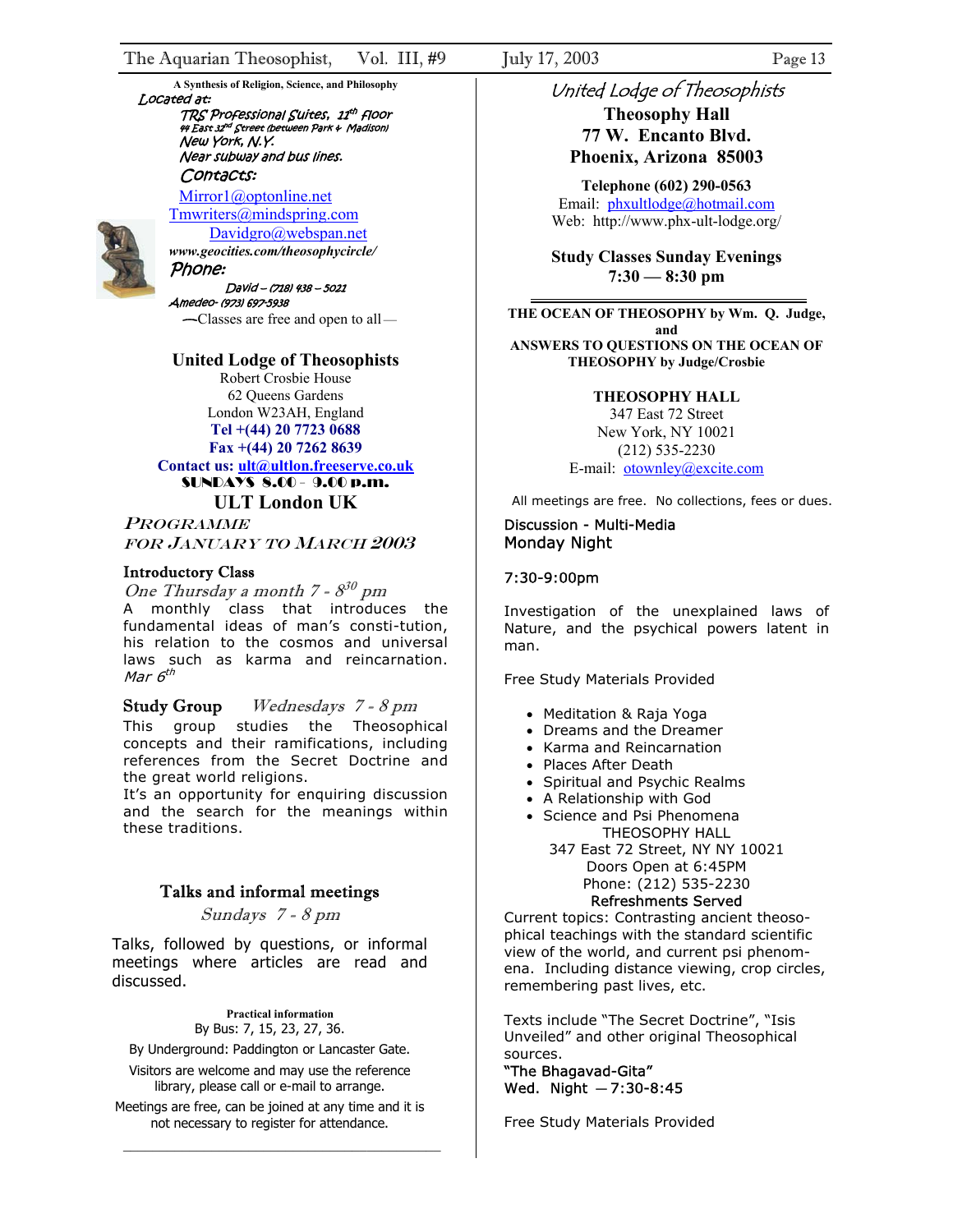<span id="page-13-0"></span>

| The Aquarian Theosophist,<br>Vol. III, $\#9$                                                                                                                                                                                                                                                                                                                                                                      | July 17, 2003<br>Page 14                                                                                                                                                                                                                                                                                                                                                                            |
|-------------------------------------------------------------------------------------------------------------------------------------------------------------------------------------------------------------------------------------------------------------------------------------------------------------------------------------------------------------------------------------------------------------------|-----------------------------------------------------------------------------------------------------------------------------------------------------------------------------------------------------------------------------------------------------------------------------------------------------------------------------------------------------------------------------------------------------|
| The ancient psychology of the East and its<br>application in this "era of Western Occultism."                                                                                                                                                                                                                                                                                                                     | höstterminen längre ner på sidan under<br>Dharmagrupp II)                                                                                                                                                                                                                                                                                                                                           |
| SPANISH STUDY CLASS<br>"Ecos del Oriente", by Wm.Q. Judge<br>Meets the first two Wednesdays of the month<br>THEOSOPHY HALL<br>347 East 72 Street, NY, NY 10021<br>Doors Open at 6:45PM<br>Phone: (212) 535-2230                                                                                                                                                                                                   | Teosofins Ocean är en förenklad version av<br>Den Hemliga Läran.<br>För en sökare finns det ingen bättre bok att studera<br>om man vill lära<br>känna teosofins grundläggande filosofi enligt HPB<br>och Mästarna.                                                                                                                                                                                  |
| <b>PROGRAMME</b><br><b>THE United Lodge of Theosophists</b><br>"Maitri Bhavan" 4, Sir Krishna Rao Road, Near Lalbagh<br>West Gate, - Basavanagudi, Bangalore-560 004.<br>topics                                                                                                                                                                                                                                   | <b>LOGIE UNIE DES THÉOSOPHES</b><br>Loge Unie des Théosophes<br>11 bis, rue Kepler - 75116 Paris<br>Conferences Mercredis, $19 h 30 - 20 h 45$                                                                                                                                                                                                                                                      |
| T.B.A.                                                                                                                                                                                                                                                                                                                                                                                                            |                                                                                                                                                                                                                                                                                                                                                                                                     |
| <b>THEOSOPHY</b>                                                                                                                                                                                                                                                                                                                                                                                                  | Loge Unie des Théosophes Douala<br><b>Camaroon</b>                                                                                                                                                                                                                                                                                                                                                  |
| <b>Secret Doctrine Classes</b>                                                                                                                                                                                                                                                                                                                                                                                    | <b>B.P. 11372 Douala Localisation Ndog - Bong</b>                                                                                                                                                                                                                                                                                                                                                   |
| Sunday 11am - 12:45<br>Theosophy Discovery Circle<br>44 E. 32 <sup>nd</sup> St [between Park & Madison]<br>Monday 7:30 to 9 pm<br>New York ULT 347 East 72 <sup>nd</sup> Street<br>Wednesday 2 to 4 pm<br>Antwerp ULT, Belgium<br>Wednesday 7:30 to 8:45 pm<br>Los Angeles ULT<br>Saturday 10 am to 12 noon - Theosophy Centre<br>Long Beach - First Saturday of every month<br>Wednesday<br>Bangalore ULT, India | Heures d'ouverture: mercedi 19h - 20 h 15<br>Samedi 19h – 20 h 15<br>Toutes les activités de la Loge sont libres et<br>gratuites<br>Les reunions commencent et se terminent aux<br>heures précises indiquées<br>La Loge est maintenue en activité par des<br>participations bénévoles<br>Tel: 40-76-72<br><b>United Lodge of Theosophists</b><br>4865 Cordell Avenue, Suite 4<br>Bethesda, MD 20814 |
| <b>Den TEOSOFISKA</b><br><b>Ursprungliga Undervisningen</b><br>UNITED LODGE OF THEOSOPHISTS,                                                                                                                                                                                                                                                                                                                      | phone (301) 656-3566<br>web: www.ultdc.org                                                                                                                                                                                                                                                                                                                                                          |
| Malmölogen<br>Kungsgatan 16 A, 211 49 Malmö, tel. 0709 26 22 12                                                                                                                                                                                                                                                                                                                                                   | Meetings: Sundays 11 a.m. to 12 noon<br>(Lectures followed by questions and answers, or group discussions.)                                                                                                                                                                                                                                                                                         |
| FÖREDRAG HÖSTTERMINEN 2002                                                                                                                                                                                                                                                                                                                                                                                        |                                                                                                                                                                                                                                                                                                                                                                                                     |
| Varje Onsdag $19.30 - 20.30$                                                                                                                                                                                                                                                                                                                                                                                      |                                                                                                                                                                                                                                                                                                                                                                                                     |
| STUDIEGRUPPER HÖSTEN 2002                                                                                                                                                                                                                                                                                                                                                                                         |                                                                                                                                                                                                                                                                                                                                                                                                     |
| <b>DHARMAGRUPP I</b><br>kl 17.15 - 18.15<br>Den Hemliga Läran av Helena Blavatsky<br>(Vårt kursmaterial är "DHL" del I, löpande studier)                                                                                                                                                                                                                                                                          | POINT OUT THE WAY<br>XXXII                                                                                                                                                                                                                                                                                                                                                                          |
| Den Hemliga Läran är den teosofiska filosofins<br>ryggrad.<br>Det mesta som finns i denna bok speglar kärnan i<br>teosofins esoteriska lära.                                                                                                                                                                                                                                                                      | <b>Chapter VII</b><br>II. The Inner Ego, Incarnation and the                                                                                                                                                                                                                                                                                                                                        |

DHARMAGRUPP II kl 18.15 - 19.15 Teosofins Ocean av William Q. Judge (Vårt kursmaterial är "Oceanen". Se vår studieplan för hela

**"Mindless Man"**

**Question: —** What is the difference between instinct and intuition?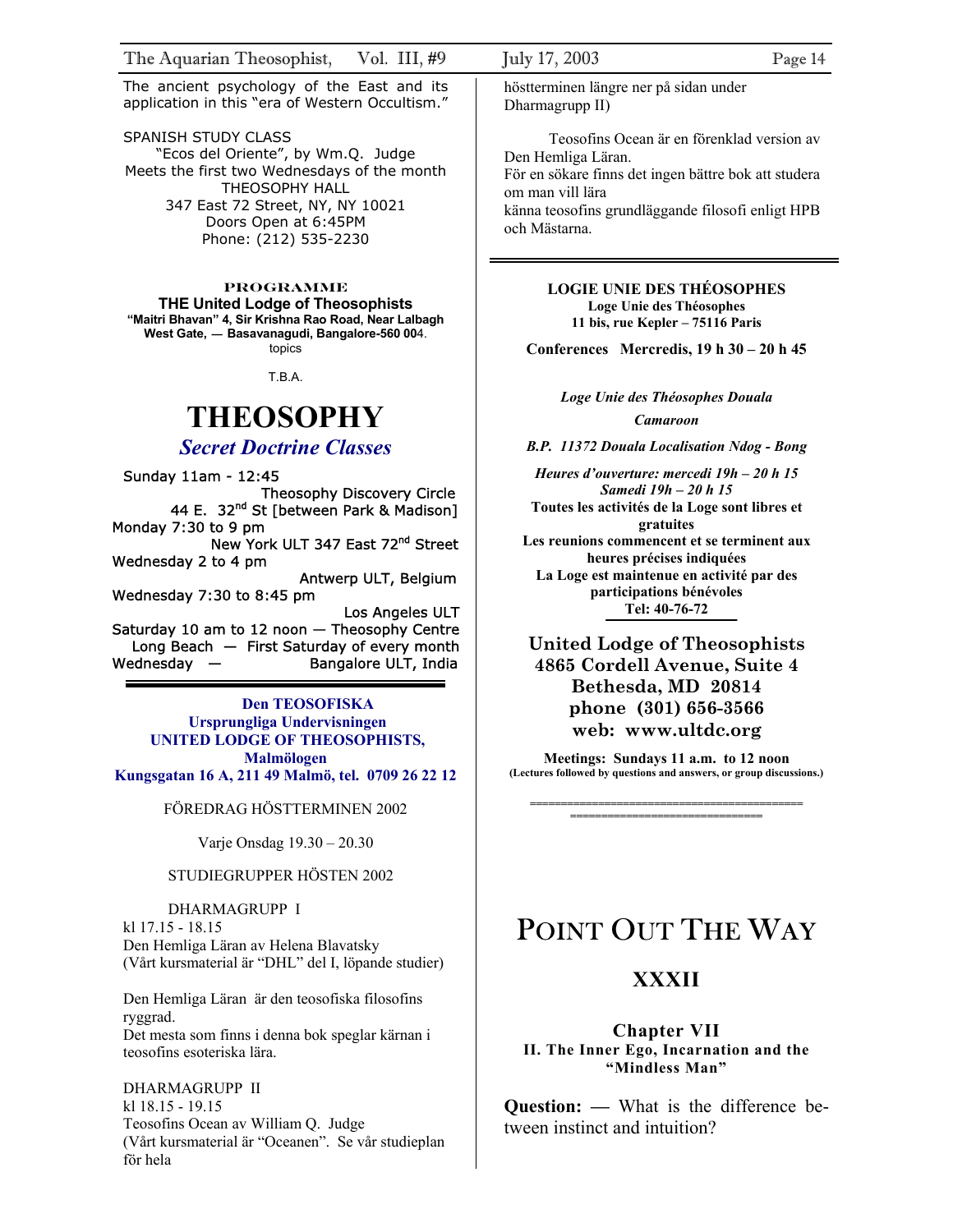| The Aquarian Theosophist,                                                                                                                                                                                                                                                                                                                                                                                                                                 | July 17, 2003                                                                                                                                                                                                                                                                                                                                                                              |
|-----------------------------------------------------------------------------------------------------------------------------------------------------------------------------------------------------------------------------------------------------------------------------------------------------------------------------------------------------------------------------------------------------------------------------------------------------------|--------------------------------------------------------------------------------------------------------------------------------------------------------------------------------------------------------------------------------------------------------------------------------------------------------------------------------------------------------------------------------------------|
| Vol. III, $#9$                                                                                                                                                                                                                                                                                                                                                                                                                                            | Page 15                                                                                                                                                                                                                                                                                                                                                                                    |
| <b>Answer:</b> —They are both active Buddhi.                                                                                                                                                                                                                                                                                                                                                                                                              | tity is it proper to speak of Manas as the                                                                                                                                                                                                                                                                                                                                                 |
| Instinct, says H.P.B., is direct perception.                                                                                                                                                                                                                                                                                                                                                                                                              | reincarnating Ego. Atma, Buddhi, Manas                                                                                                                                                                                                                                                                                                                                                     |
| Intuition, says Mr. Judge, "we don't have                                                                                                                                                                                                                                                                                                                                                                                                                 | are three different points of view of one                                                                                                                                                                                                                                                                                                                                                  |
| to reason on, we know;" that is direct per-                                                                                                                                                                                                                                                                                                                                                                                                               | and the same thing. It is worth while, after                                                                                                                                                                                                                                                                                                                                               |
| ception. But man is <b>conscious</b> that he has                                                                                                                                                                                                                                                                                                                                                                                                          | a study of the Sixth Chapter and after go-                                                                                                                                                                                                                                                                                                                                                 |
| direct perception; the animal isn't. In both                                                                                                                                                                                                                                                                                                                                                                                                              | ing thoughtfully over this Seventh one, to                                                                                                                                                                                                                                                                                                                                                 |
| cases it is race consciousness manifesting                                                                                                                                                                                                                                                                                                                                                                                                                | turn back to pp. 2-3 of the Fourth Chapter,                                                                                                                                                                                                                                                                                                                                                |
| in the individual, but the man is conscious                                                                                                                                                                                                                                                                                                                                                                                                               | and consider the quotation from The Secret                                                                                                                                                                                                                                                                                                                                                 |
| of his intuitions, while the animal is in no                                                                                                                                                                                                                                                                                                                                                                                                              | Doctrine that is found there.                                                                                                                                                                                                                                                                                                                                                              |
| case conscious of its instincts. Yet both                                                                                                                                                                                                                                                                                                                                                                                                                 | <b>Question:</b> $-$ Mr. Judge says (p. 57) that                                                                                                                                                                                                                                                                                                                                           |
| faculties are Buddhic.                                                                                                                                                                                                                                                                                                                                                                                                                                    | the inner Ego who reincarnates is Manas                                                                                                                                                                                                                                                                                                                                                    |
| Question: - Is not instinct intuition                                                                                                                                                                                                                                                                                                                                                                                                                     | not united to Buddhi. Does this imply a                                                                                                                                                                                                                                                                                                                                                    |
| lighted up?                                                                                                                                                                                                                                                                                                                                                                                                                                               | separation?                                                                                                                                                                                                                                                                                                                                                                                |
| <b>Answer:</b> —Both were said to be of Buddhi,                                                                                                                                                                                                                                                                                                                                                                                                           | <b>Answer:</b> —Suppose we consider that there                                                                                                                                                                                                                                                                                                                                             |
| but instinct appears to be the knowledge of                                                                                                                                                                                                                                                                                                                                                                                                               | is a state, the highest of all, which we                                                                                                                                                                                                                                                                                                                                                   |
| matter, and intuition appears to be the                                                                                                                                                                                                                                                                                                                                                                                                                   | name Unity or Homogeneity or Spirit —                                                                                                                                                                                                                                                                                                                                                      |
| knowledge of Spirit. Buddhi has nothing                                                                                                                                                                                                                                                                                                                                                                                                                   | or, in Theosophical nomenclature, Buddhi                                                                                                                                                                                                                                                                                                                                                   |
| to do with this plane directly, and therefore                                                                                                                                                                                                                                                                                                                                                                                                             | — where the consciousness of all is the                                                                                                                                                                                                                                                                                                                                                    |
| when we have an intuition, we try to bring                                                                                                                                                                                                                                                                                                                                                                                                                | experience of each. That is the theory of                                                                                                                                                                                                                                                                                                                                                  |
| it from the Spiritual plane to this plane,                                                                                                                                                                                                                                                                                                                                                                                                                | repose called Nirvana, or Pralaya, and it is                                                                                                                                                                                                                                                                                                                                               |
| and because we are rather muddled up                                                                                                                                                                                                                                                                                                                                                                                                                      | duplicated everywhere all the time in each                                                                                                                                                                                                                                                                                                                                                 |
| through our various sheaths, we do not                                                                                                                                                                                                                                                                                                                                                                                                                    | of us. After we work, we have repose and                                                                                                                                                                                                                                                                                                                                                   |
| always get it through clearly, just as hap-                                                                                                                                                                                                                                                                                                                                                                                                               | the enjoyment of the fruits of our labour;                                                                                                                                                                                                                                                                                                                                                 |
| pens with a vision in a dream. We almost                                                                                                                                                                                                                                                                                                                                                                                                                  | after a period of rest, every being goes like                                                                                                                                                                                                                                                                                                                                              |
| never bring the vision through pure be-                                                                                                                                                                                                                                                                                                                                                                                                                   | the bee from the hive to gather what he                                                                                                                                                                                                                                                                                                                                                    |
| cause we are impure ourselves. Our intui-                                                                                                                                                                                                                                                                                                                                                                                                                 | may from the flowers of existence. Thus                                                                                                                                                                                                                                                                                                                                                    |
| tion is stained, as was suggested, by our                                                                                                                                                                                                                                                                                                                                                                                                                 | Manas, the intellectual principle, is disso-                                                                                                                                                                                                                                                                                                                                               |
| desires here, but pure intuition is Spiritual                                                                                                                                                                                                                                                                                                                                                                                                             | ciated from the state of homogeneity,                                                                                                                                                                                                                                                                                                                                                      |
| knowledge.                                                                                                                                                                                                                                                                                                                                                                                                                                                | called Buddhi. We have to remember that                                                                                                                                                                                                                                                                                                                                                    |
| <b>Question:</b> - What is the relation of the<br>Ego to Manas?                                                                                                                                                                                                                                                                                                                                                                                           | Manas is to be regarded under three dis-<br>tinct aspects, of which human life is only<br>one, and that the least.                                                                                                                                                                                                                                                                         |
| <b>Answer:</b> —There is one Ego in man, but it<br>has three aspects. Manas pure and simple<br>is spiritual self-consciousness. Then there<br>is its reflection in the most highly<br>evolved matter: that is, personal self-<br>consciousness. Finally, there is Manas in<br>union with all Monads; that is, Spirit or<br>divine self-consciousness, if we want to<br>use a third term for it. It is all the same<br>Manas. Only when we regard Manas as | <b>Question:</b> $\qquad$ What is pushing us, what is<br>guiding us now?<br><b>Answer:</b> —Well, what is? These are not<br>academic questions. What is pushing a<br>man when he gets scared? Something he is<br>afraid of. What is pushing a man when he<br>seeks reputation even in the cannon's<br>mouth, in Shakespeare's phrase? Some-<br>thing is pushing — vanity, glory, ambition. |

the power of thought is it proper to speak of it as a "principle;" only when we regard Manas as reflected in the highest organized form of matter is it proper to speak of Manas as "personality;" and only when we consider that the spiritual being is capable of changing forms without changing iden-

thing is pushing — vanity, glory, ambition. Yes, men risk their lives for vanity, glory and ambition; they will risk not only their lives; they will also risk other people's. And what is it that causes a man to share his last crust with one who is hungry and has no crust at all, who is able only to furnish the appetite? What is it that pushes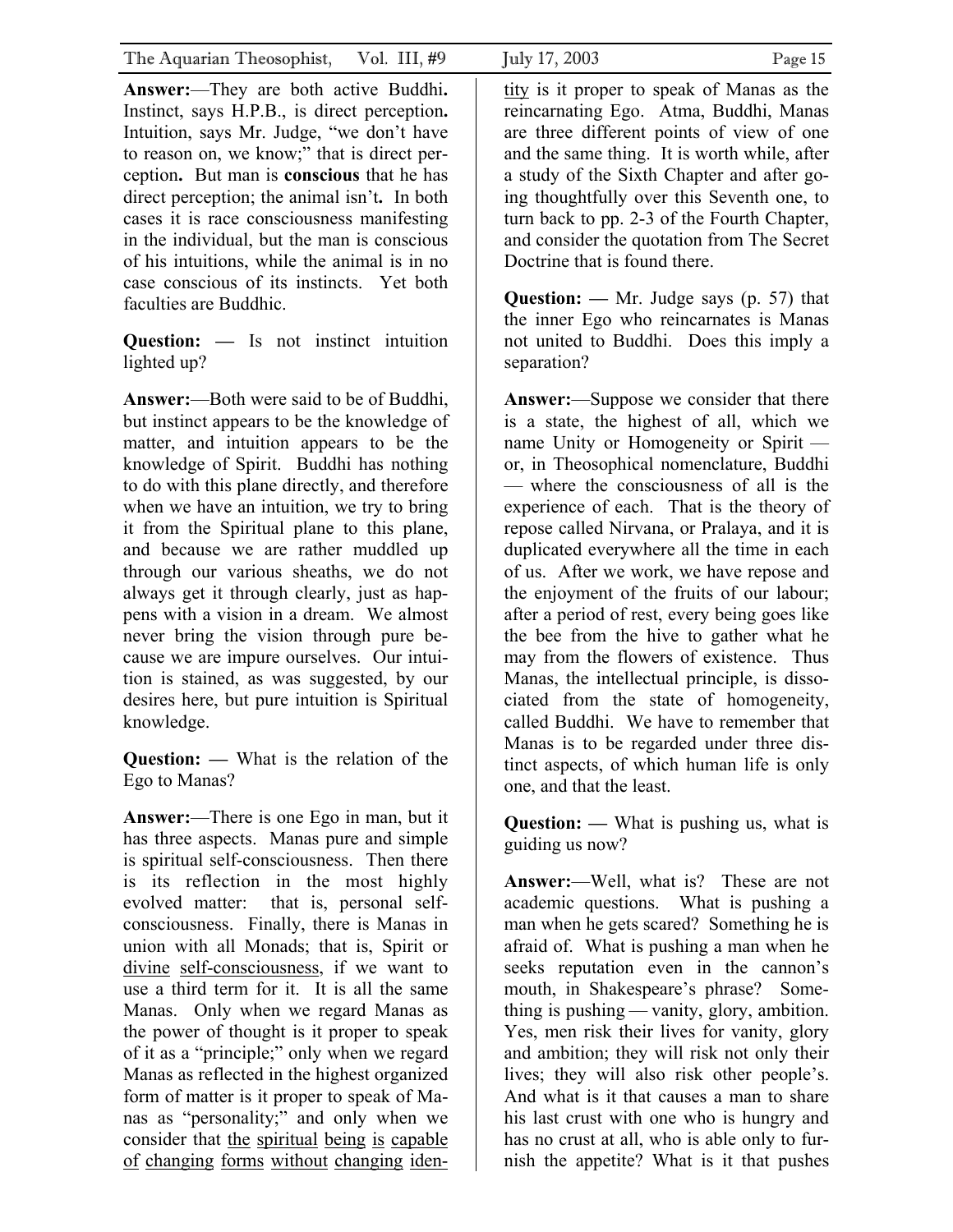him? It is one part of that dual nature. When we do evil, what is the lure, the push, the pull? The infernal side of nature. And when we do good, what is the lure, the push, the pull? The divine side of nature. We are open to both influences. You can't have a door that swings both ways and not have it equally afford ingress and egress. So it is with our nature. It is wide open to both good and evil influences and impulses, and so we have to study that nature with care, and reduce the lower to subjection to the higher.

**Question:**  $-$  (p. 54.): "The Sons of Wisdom . . . set fire to the combined lower principles and the Monad, thus lighting up Manas in the new men." The question is, Are there two ways of lighting up Manas, namely, first, the actual incarnation of the Sons of Wisdom in these forms and, second, the giving of a spark by the Sons of Wisdom to awaken the latent Manas in the new men?

**Answer:**—Have we ever thought of this process from that point of view? It really is just as the questioner indicates. Here are human forms on earth today in which veritable gods dwell, with no illusion or delusion whatever in regard to Nature, and to them the whole of the four lower principles is but a garment or an instrument of action. And then there are others, their brothers, who incarnated in the same way as they did but who succumbed to the temptations of matter — that is, separative existence and enjoyment — and who lost their way. H.P.B. says that those are the ones who constitute the Fifth Root — Race, by and large. And then there are those who received but a spark; that is, they are either those very beings who lost their human consciousness in former Manvantaras and have not yet regained it, or they are those human elementals called in The Secret Doctrine Lunar Pitris, who are lighted up by mere presence and association with higher beings. Of this latter class, those who received but a spark, the statement is

made in the S.D. that they constitute the bulk of the population of the earth today.

**Question: —** Is that the new crop of mankind?

**Answer:**—It would seem so. But, in any event, the term "mindless men" merely means that self-consciousness is lacking to that form of life. Remember, we speak of the mineral kingdom — regarding it theosophically as a state of life; the vegetable kingdom as another state of evolving life and the animal kingdom as a third state of evolving life. Without understanding why this is so or what it means, our scientists are well aware that just as between two fingers there is, from the stand point of flesh, an "empty" space, so between the mineral kingdom and the vegetable kingdom there is a hiatus—a missing link. Between the animal and the human kingdom there is also a missing link, which is represented by the so—called Pitris or ancestors of whom The Secret Doctrine treats and those are the ones who received the spark who constitute the bulk of humanity of the present time.

We can understand, therefore, why they fall for religion, why they fall for Spiritualism, why they fall for the radio, why they fall for kings and queens, why they fall for everything that comes along. The inner perceptions of Karma, justice, and brotherhood have not yet penetrated the brain—mind.

**Question: —** When our Karma does not permit us to take any active part in ameliorating the stress of world conditions, what should be our attitude of mind towards them?

**Answer:**—Well, a right attitude of mind towards world conditions and every other kind of conditions is the greatest amelioration that any being can give. But we can apply an analogy used by Jesus. He said, in effect, "If you give a drink to one of these, my little ones, you have fed and nourished me." And do you remember that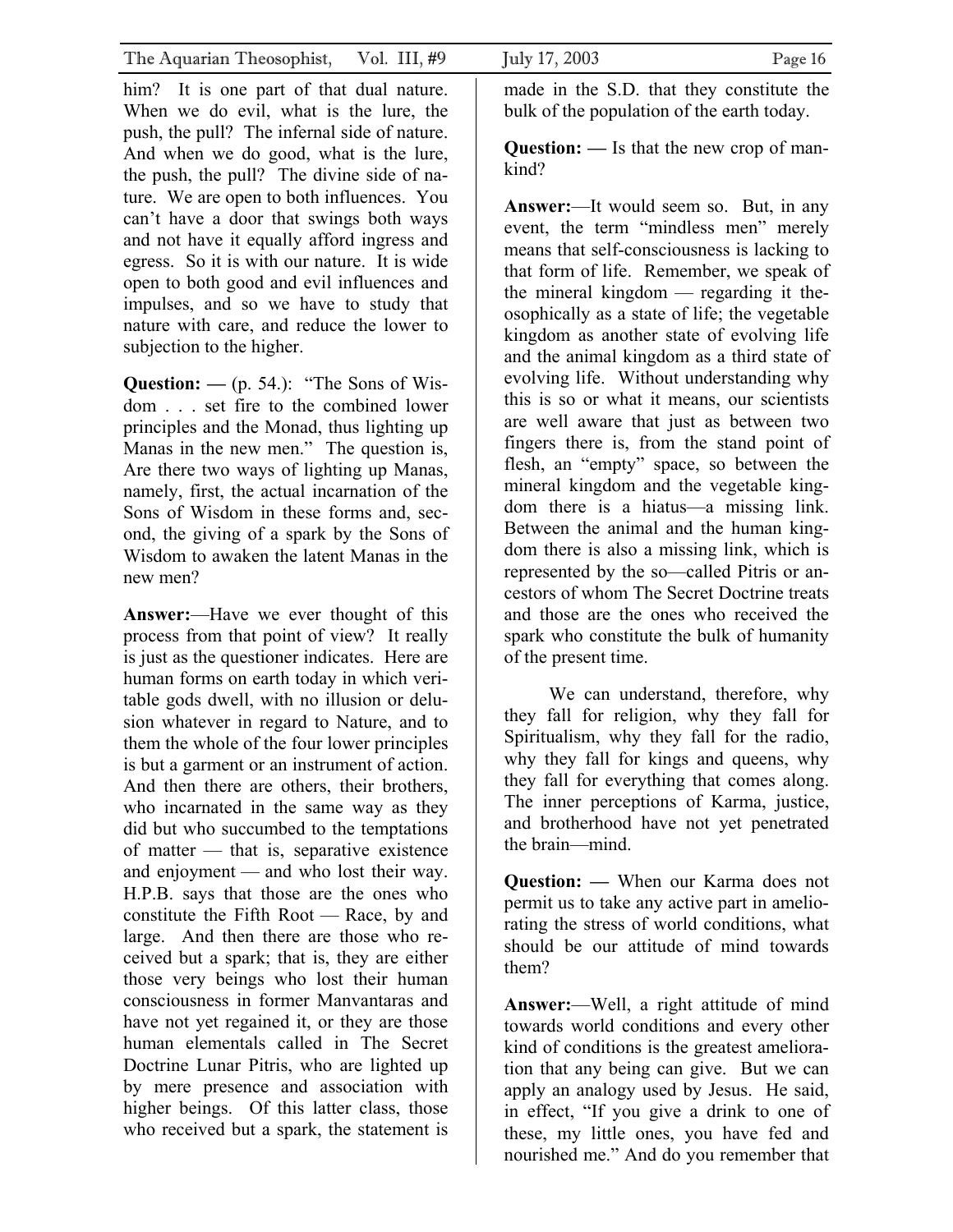<span id="page-16-0"></span>chapter in the Gita which says, "If you give a leaf, a flower, or water unto me, you have performed sacrifice"? Suppose we do our daily duties in the right attitude. Is that an amelioration of world conditions? Why, yes. Good conduct is contagious; courage is contagious; unselfishness is contagious; it isn't just disease and "cussedness" that are contagious. Try it and see—that's the only way the world will ever grow better.

### [TO BE CONTINUED]



### THE COFFEE KLATCH

**Coffee Maker:** Make the coffee and tea a little stronger, as there will be a lot of ice cube dropping today.

**Gray-flanneled Man:** Yes, bring me some ice, I'll be your first cooler customer.

**New-Baked Theosophist:** How do you know if your soul-less? Look what I just read in *Isis Unveiled:*

Those who resign themselves to a materialistic existence, shutting out the divine radiance shed by their spirit, at the beginning of the earthly pilgrimage, and stifling the warning voice of that faithful sentry, the conscience, which serves as a focus for the light in the soul — such beings as these, having left behind conscience and spirit, and crossed the boundaries of matter, will of necessity have to follow its laws.

Matter is as indestructible and eternal as the immortal spirit itself, but only in its particles, and not as organized forms. The body of so grossly materialistic a person as above described, having been deserted by its spirit before physical death, when that event occurs, the plastic material, astral soul, following the laws of blind matter, shapes itself thoroughly into the mould which vice has been gradually preparing for it through the earth-life of the individual.

**Collected lady in the center booth:** But you must remember New-Baked that you have quoted one paragraph from a 1300 page book. We don't regress into the animal kingdom anymore than our blood can flow backward; but degradation even below the animal is possible because of our *Choices.* The road down and out is a different road than the ascending path. Unselfishness, harmony, brotherhood in deeds are no more sentimental than the common sky that we all share.

**Philosoph from next door:** If you have a yen for quotes then try this:

The "Master" in the Sanctuary of our souls is "the Higher Self" — the divine spirit whose consciousness is based upon and derived solely (at any rate during the mortal life of the man in whom it is captive) from the Mind, which we have agreed to call the *Human Soul* (the "Spiritual Soul" being the vehicle of the Spirit). In its turn the former (the *personal* or human soul) is a compound in its highest form, of spiritual aspirations, volitions, and divine love; and in its lower aspect, of animal desires and terrestrial passions imparted to it by its associations with its vehicle, the seat of all these.

It thus stands as a link and a medium between the animal nature of man which its higher reason seeks to subdue, and his divine spiritual nature to which it gravitates, whenever it has the upper hand in its struggle with the *inner animal.* The latter is the instinctual "animal Soul" and is the hotbed of those passions, which, as just shown, are lulled instead of being killed, and locked up in their breasts by some imprudent enthusiasts. Do they still hope to turn thereby the muddy stream of the animal sewer into the crystalline waters of life? ("Occultism vs the Occult Arts)

Within the solemn precincts of the sanctuary the SUPREME had and has no name. It is unthinkable and unpronounceable; and yet every man finds in himself his god. "Who art thou, O fair being?" inquires the disembodied soul, in the *Khordah-Avesta*, at the gates of Para-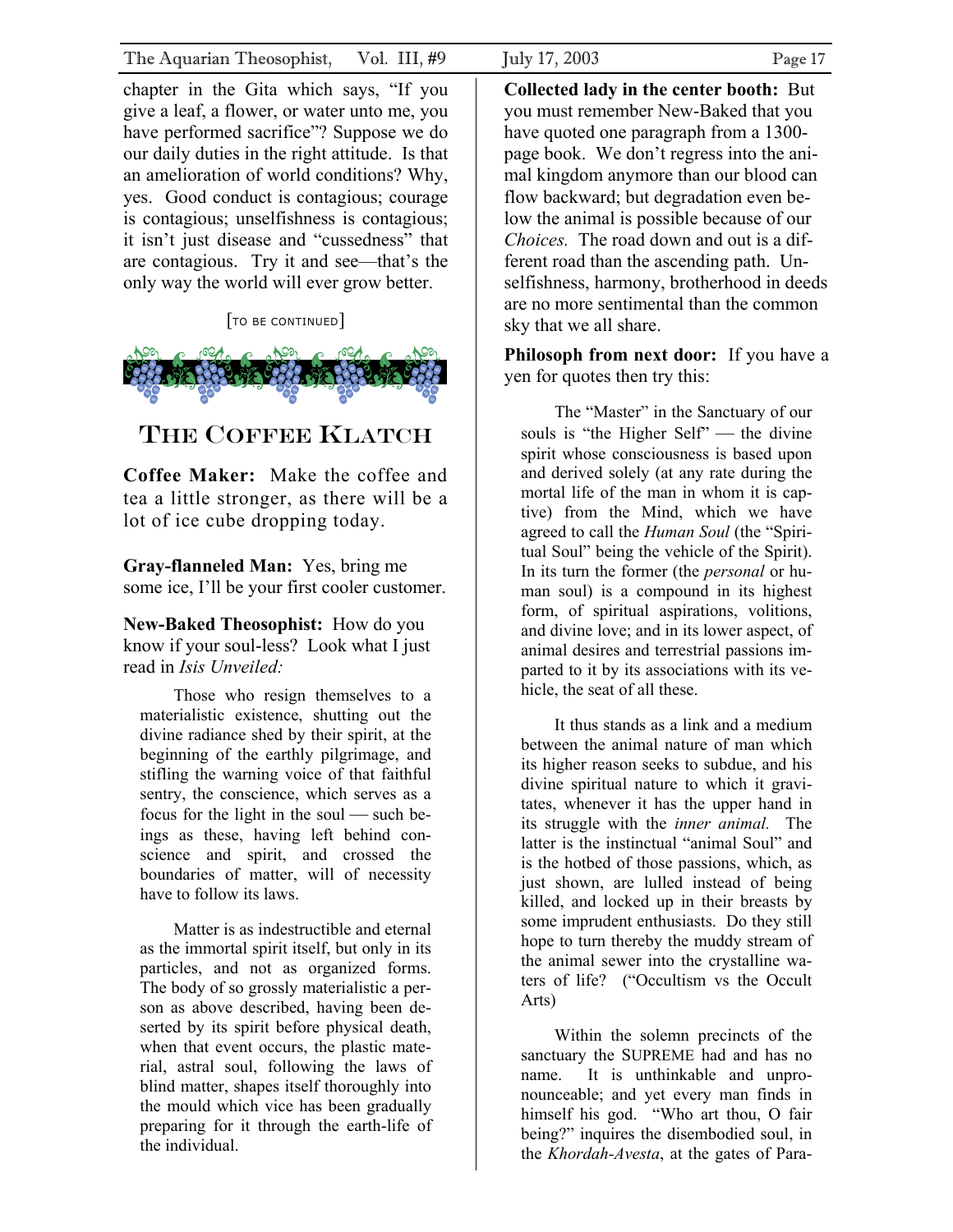<span id="page-17-0"></span>dise. "I am, O Soul, *thy good and pure thoughts*, thy works and thy *good law* . . . thy angel . . . and thy god." Then man, or the soul, is reunited with ITSELF, for this "Son of God" is one with him; it is his own mediator, the *god* of his human soul and his "Justifier." "*God not revealing himself immediately to man, the spirit is his interpreter*," says Plato in the *Banquet*. (*Isis Unveiled I,* 635)

# CORRESPONDENCE

Dear Friends,

It's always a pleasure to receive The Aquarian Theosophist.

Thanks for the answer on "sacred libraries". I will need to investigate further the interesting discussion of the Eleusinia.

Today Eleusis is a pitiful industrial city. One of the worst places to live. I heard on a local TV discussion that some wanted to punish the once holy place.

I think you are doing an excellent fine job providing us with carefuly selected subjects.

I would like to put another question. From the following passage of Timaios:

> ...and there was an island situated in front of the straits which are by you called the Pillars of Heracles; the island was larger than Libya and Asia put together, and was the way to other islands, and from these you might pass to the whole of the opposite **continent** which surrounded the true ocean

<http://classics.mit.edu/Browse/>

It seems to me that Plato clearly states that if one crosses the Atlantic ocean he will reach another continent, America. Is it my imagination, or doesn't he clearly say so?

Does this passage proves that Plato knew of America?

I would be interested to know your oppinion.

With warmest regards from Costas **Athens**, GREECE

Dear Costas,

Yes, Plato was an Initiate and sometimes puts geography in veiled terms, but in this instance it's not even veiled!! According to HPB, he occasionally mixes the large continent of Atlantis with the last island — Poseidonis — which went down about 11,000 years ago, and was the one mentioned by the Egyptian Initiates to Solon. Here are some interesting quotes:

In … "The Dialogues of Plato," [translated] by Professor Jowett, the author, in his introduction to "Timæus," notwithstanding "an unfortunate doubt" which arises in consequence of the word  $i\lambda\lambda\epsilon\sigma\theta\alpha\iota$  capable of being translated either "circling" or "compacted," feels inclined to credit Plato with having been familiar with the rotation of the earth. Plato's doctrine is express in the following words**:** "The earth which is our nurse (compacted or) *circling* around the pole which is extended through the universe." But if we are to believe Proclus and Simplicius Aristotle understood this word in "Timæus" "to mean circling or revolving"(De Cœlo), and Mr. Jowett himself further admits that "Aristotle attributed to Plato the doctrine of the rotation of the earth." (See vol. ii. of "Dial. of Plato." Introduction to "Timæus," pp 501-2.) It would have been extraordinary, to say the least, that Plato, who was such an admirer of Pythagoras and who certainly must have had, as an initiate, access to the most secret doctrines of the great Samian, should be ignorant of such an elementary astronomical truth. (*I.U.,* I, 256)

"You do not know which was the best and most handsome generation of men which has ever lived on this earth**,**" said the priests of Sais to Solon**,** according to Plato**.** "Only a weak seed of it**,** of which you (Greeks) are the descendants**, [1](#page-17-1)** is all that remains**.**" "Their books**,**" they added**,** "preserved the records of a great

<span id="page-17-1"></span> 1 For a full discussion of the relations between the old Greeks and Romans, and the Atlantean colonists, cf "Five Years of Theosophy."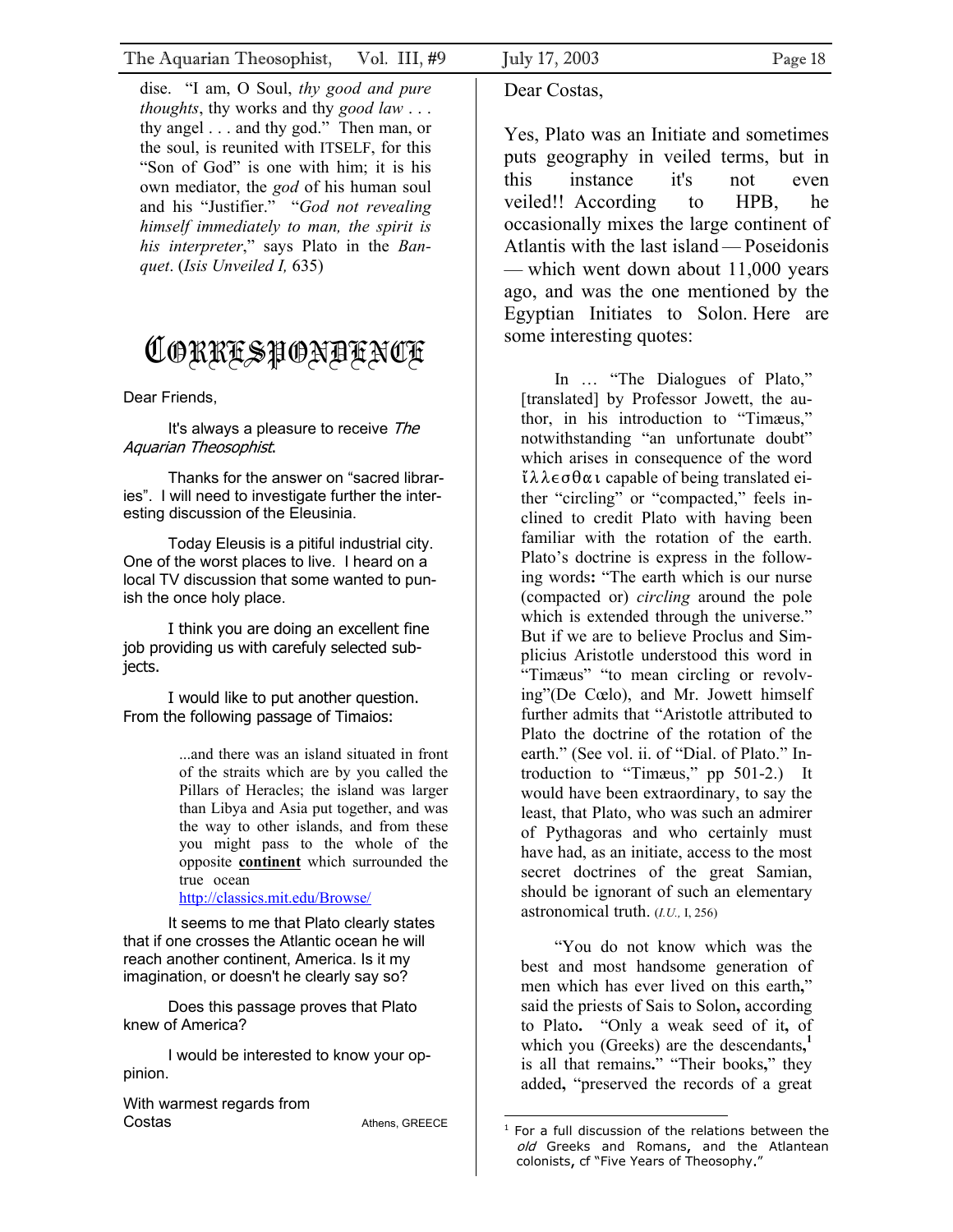<span id="page-18-0"></span>nation**,** which emerging from the Atlantic sea had invaded Europe and Asia (*Timæus*)**.** The Greeks were but the dwarfed and weak remnant of that once glorious nation**. . . .**" [1](#page-18-1)

What was this nation? The secret doctrine teaches that it was the latest**,** seventh sub-race of the Atlanteans**,** already swallowed up in one of the early subraces of the Aryan stock**,** one that had been gradually spreading over the continent and islands of Europe**,** as soon as they had begun to emerge from the seas**.** Descending from the high plateaux of Asia**,** where the two Races had sought refuge in the days of the agony of Atlantis**,** it had been slowly settling and colonizing the freshly emerged lands**.** The emigrant sub-race had rapidly increased and multiplied on that virgin soil**;** had divided into many families**,** which in their turn divided into nations**.** Egypt and Greece**,** the Phœnicians**,** and the Northern stocks**,** had thus proceeded from that one sub-race**.** Thousands of years later**,** other races—the remnants of the Atlanteans— "yellow and red**,** brown and black**,**" began to invade the new continent**.** There were wars in which the new comers were defeated**;** and they fled**,** some to Africa**,** others to remote countries**.** Some of these lands became in course of time—owing to new geological convulsions—islands**.**



### DNYANESHVARI

[The *Dnyaneshvari* is mentioned many times by Madame Blavatsky, always in glowing terms. The following rendition is extracted from Manu Subedar's translation. The great Sage, Dnaneshwara Maharaj sang this work to his people when he was quite young. He did it in their native language, Marathi, about 700 years ago. It is his commentary on the *Bhagavad Gita.*]

### **XXXI**

### CHAPTER TEN

**Shri Krishna says to Arjuna:** I shall repeat what I have said before. One is never tired of sewing seeds in the field, because one knows that they are returning year after year in increased quantities. A goldsmith readily undertakes the cleaning of gold because he knows that by repeated heating, it would acquire more brightness. I do this cheerfully because it pleases Me. A child has no idea of personal beauty arising from ornaments that it was wearing, but it gives great pleasure to the mother. As you, therefore, proceed along the path securing your welfare, I go on deriving greater pleasure. Listen to My discourse, O Arjuna. You have the capacity to grasp the inner meanings of things. I am standing before you, but in reality it is the great Brahman, who is here to embrace you. In seeing Me here, remember you see the universe. Before Me, the Vedas are dumb; life and intelligence are unable to encompass Me. Before My luster, the sun and moon fade. Just as the embryo in the womb of the mother does not know Me. Animals residing in the ocean do not know the extent of the ocean. Flies cannot go across the sky. The wisdom even of the sages does not disclose My entire form. Many ages have passed away in the at-

<span id="page-18-1"></span> <sup>1</sup> The story about Atlantis and all the traditions thereon were told, as all know, by Plato in his "Timæus and Critias." Plato, when a child, had it from his grand-sire Critias, aged ninety, who in his youth had been told of it by Solon, his father Dropidas' friend-Solon, one of the Grecian Seven Sages. No more reliable source could be found, we believe. (SDII, 743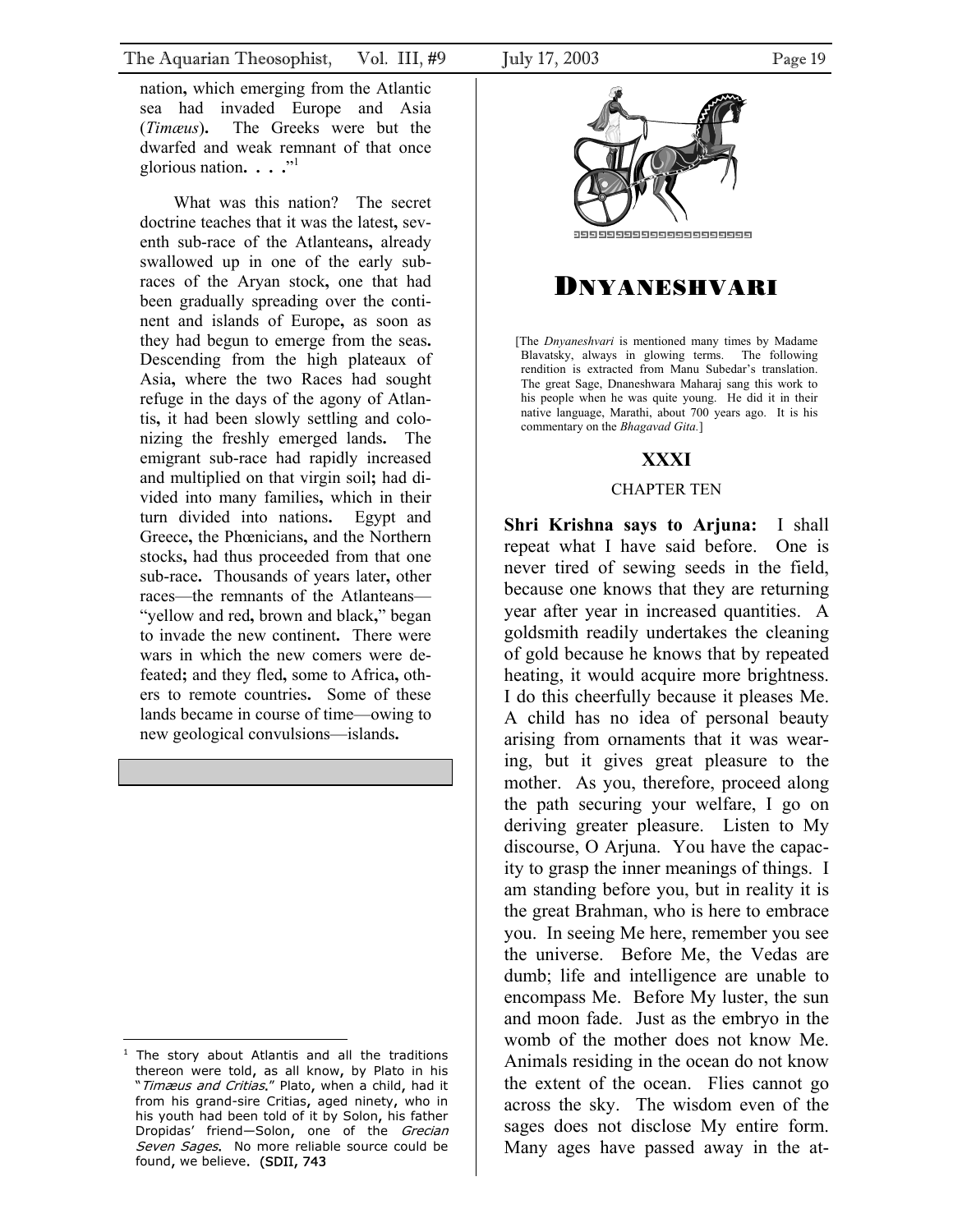tempt to determine who I am, what I envelop and how I take forms. Since I am the source of all these sages, Devas and living beings, it is very difficult for them to know Me. It is as difficult for beings of this world born to Me to know Me, as it is for water, which has come down from the mountain, to reach back to the top, or for a tree to remain in full blossom, after it has been pulled out by the root. The sap of the tree cannot envelop the tree. Wavelets cannot hold the ocean. So the entire universe cannot be contained in an atom. Though I am difficult to know, if a man were to leave off all external objects and be indifferent to the senses and if he proceeded on this path, he would lose the pride of the body and would transcend beyond the five elements. If he were to secure steadiness of mind in this manner, he would begin to realize My eternity from the light of Self. Though in human body, know him, who knows Me truly as without beginning and omnipotent, to be in reality a part of Me. He is like the touchstone (Paris) among stones and like nectar amongst the liquids. He is a living a statue of knowledge emanating sparks of happiness from his limbs and it would be a great mistake to regard him as a mere man. If a diamond gets mixed up with camphor and water is sprinkled on it, will the diamond evaporate like camphor? So, even if his behavior appears like that of an ordinary man, yet he will not be touched by the bonds of Maya. Sin itself runs away form him, as a serpent runs away from a burning sandalwood tree. When he has known Me, other thoughts leave him. If you wish to know by what things to know Me, I can tell you about myself and the various forms I assume. Different living beings going through a transition according to nature (Prakriti), go through these worlds guided by various impulses. Of these, the first one is intelligence (Buddhi). Then come wisdom (Dnyana), absence of delusion, forbearance, forgiveness and truth. Then come peace of mind and self-control. Then come happiness and misery and life and death. All these variations arise from

Me. Then come fear, carelessness, harmlessness (Ahimsa), equanimity, contentment, austerity and charity, which are also My forms. Fame and infamy, which appear an all animals everywhere, are also from me. Just as there is a variety of living beings, so is there a variety of my forms. Some are born with knowledge and others never know Me. When the sun rises, there is light, and when it sets, there is darkness. Light and darkness are produced from the sun. In this way, the realization of Me or the reverse is the result of the Karma of living beings. Hence an Infinite variety of different forms are seen in this world. In this way, the entire creation of living beings is entwined in My existence. I will now tell you with regard to the eleven authorities (Bhavas), by which this world is maintained and to which everything is subject. There are the seven famous Rishis, such as Kashyapa and others, endowed with all the virtues and of outstanding wisdom even amongst the sages. I will tell you that there are fourteen Manus, of whom four, like Swayambhu and others, have been regarded as foremost. These eleven are the real rulers and the entire universe is subject to them. In this sense the whole universe finds its origin through Me. At first, there is the bare seed, which afterwards expands and then it sprouts. From it the trunk forms. From this trunk are thrown out numerous branches. On these you will find leaves and blossoms. From the blossoms come the fruits. In this way, this very extensive tree finds its origin in the seed. This in the beginning, I was alone and from Me came the mild and from that were produced the seven Rishis and the four Manus. These produced the Lokapalas and Lokapalas created different species and from these species, came all the living beings. The en- tire universe is in this way really thrown out from Me. But this could only be realized by those who have faith

In this way, the whole universe is enveloped by these Bhavas (authorities) and Vibhutis (forms) of mine. From the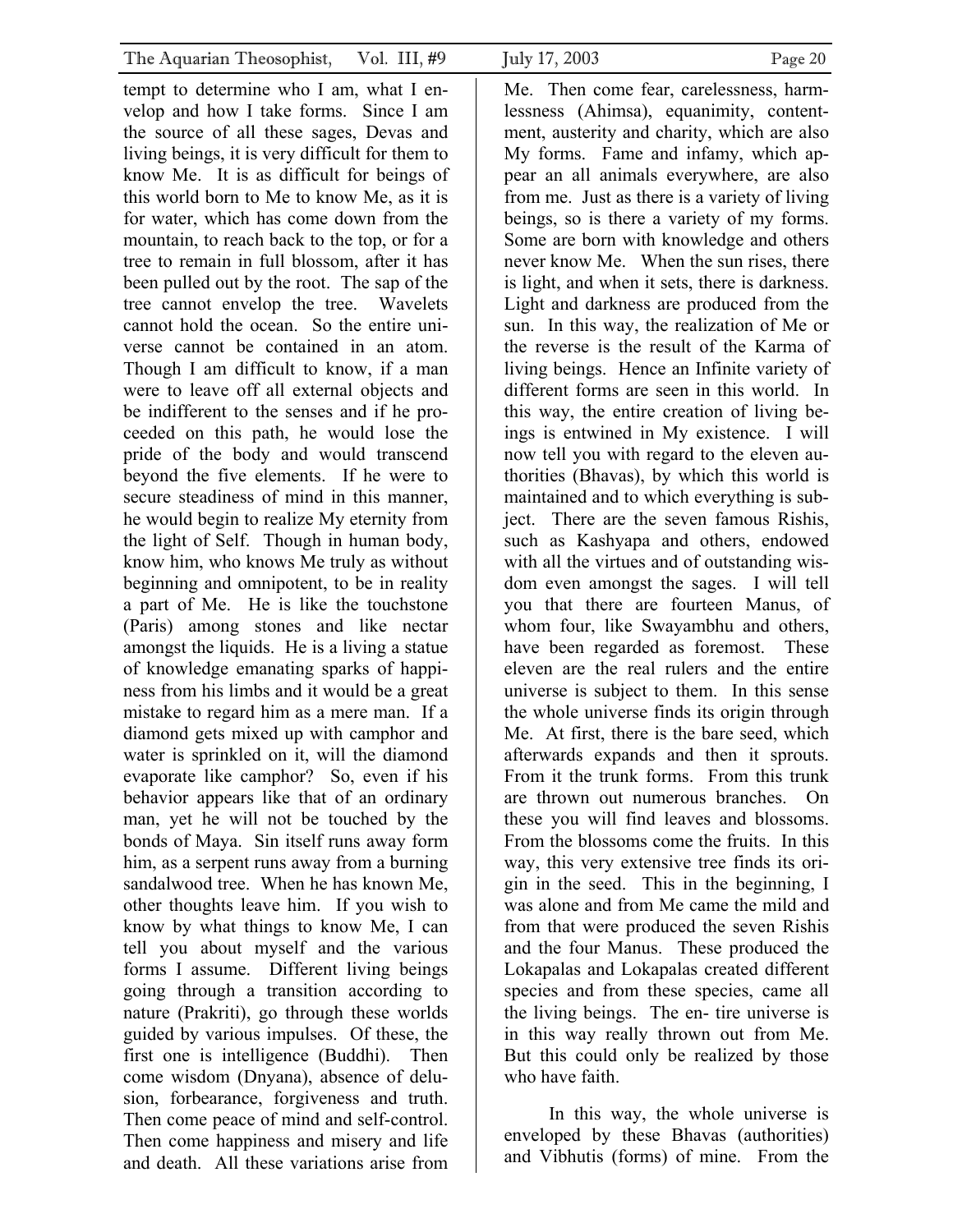<span id="page-20-0"></span>ant to the Creator (Brahmadev), there is nothing except myself. He, who has realized this truth, has got the awakening of wisdom (Dnyana). He never, therefore, gets a bad dream, in which distinction of inferior and superior is made. Only the Yogis realize that I and My Vibhutis (forms) and the beings held together by My forms (Vibhutis) are all one. Due to this union (Dnyana Yoga), the highest goal is achieved by him, who is absorbed in Me wholeheartedly. I live to the rhythm of the worship of him, who has realized oneness, who looks up to Me with a steady feeling of unity and who ties Me up with the rhythm of his devotion. Attainment of Me is the result up with the rhythm of his devotion. Attainment of Me is the result if this realization of oneness and of the removal all distinctions. I have already said in another place, that even in this attempt one fails to reach the final goal, devotion produces beneficial results.

[TO BE CONTINUED]

# *Guest Editorial*

NOTES FOR THE DUTY ARTICLE

I am always on the look out for old material, articles or historical notes.

Attached you'll find some notes written by a Jacob Bonggren. For as far as I was able to discover, Jacob was a very active member of the American Section in the beginning of the last century. The notes on the subject DUTY were published in a magazine called 'The Theosophical Messenger', issue 4, January 1908. The magazine was printed in Chicago.

Although written and published more than 95 years ago, the text is still so valid and true.

Perhaps you could consider publishing it again, 95 years later in your fine magazine. I am sure that Jacob Bonggren would be very pleased and it certainly is dedicated to all theosophists, active in all theosophical movements.

Let the word UNITY finally be understood and above all, let's LIVE UNITY.

Hearty greetings from beautiful Brazil! jan

 $D$  u t y

From a Standpoint of an Occultist.

- 1. Duty is not what *others* ought to do; it is what *I myself* ought to do.
- 2. If we do what we consider to be right, then we do our duty.
- 3. If we think that some one else is not doing his duty we simply see *our own* faults in others, and as long as we get angry when thinking or speaking of the defects of others, *we ourselves have the same defects* and should try to eradicate them in ourselves as quickly as possible.
- 4. We are certainly at liberty to denounce all human defects and imperfections *as such* and *in general*, but we should not denounce the particular brothers who show these defects.
- 5. The most effective way of helping others to do *their* duty is to do *our* duty and to thereby give a good example for others to follow.
- 6. We should never expect others to do *their* duty if we don't do *our* duty.
- 7 Defects are like specks of dirt; they can be washed off and removed. We should remove our own defects wash off our own specks of dirt; then others will finally do the same thing. Defects are not inherent in the individual; therefore no one should be blamed for them. They are specks of dirt that can be removed whenever we want to- *in us.*
- 8. We must refer everything to ourselves *and blame ourselves*, if we want to blame anyone.
- 9. It is our duty to love our neighbors as ourselves, and to have no enemies. Our love is for *all* beings, for the brothers who call themselves our enemies just as much as for those who call themselves our friends.
- 10. There is one way of trying to understand our duty fully: to bear always in mind *the unity*. *"I am that" (Tat)* our Hindu brother says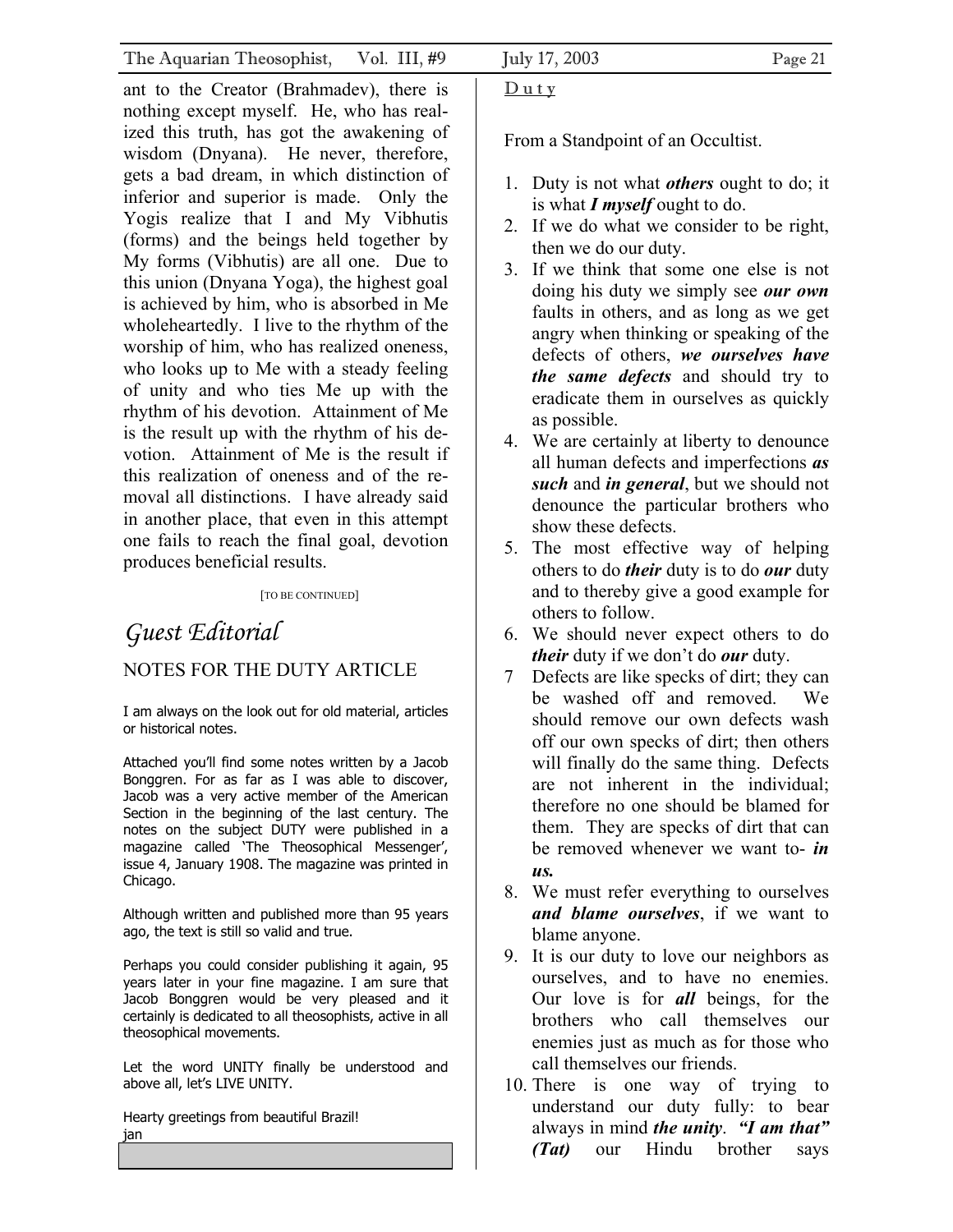<span id="page-21-0"></span>repeatedly, identifying himself with all the realities as well as unrealities.

If anyone is to blame, *"I am that". (Tat)*

### *Remember this, every one!*

*All the duty is FOR ME. And the fruits of action are FOR ALL.* 

**Peace to all beings.** 

### *Activism & Patience*

"... from the time the English Quakers first took on the issue of slavery, three quarters of a century passed before it was abolished it in Europe and America. Few if any working on the issue at the beginning lived to see its conclusion, when what had once seemed impossible suddenly began to look, in retrospect, inevitable. And as the law of unintended consequences might lead you to expect, the abolition movement also sparked the first widespread women's rights movement, which took about the same amount of time to secure the right to vote for American women, has achieved far more in the subsequent 83 years, and is by no means done. Activism is not a journey to the corner store; it is a plunge into the dark.

"Writers understand that action is seldom direct. You write your books.

You scatter your seeds. Rats might eat them, or they might just rot. In California, some seeds lie dormant for decades because they only germinate after fire. Sharon Salzberg, in her book Faith , recounts how she put together a book of teachings by the Buddhist monk U Pandita and consigned the project to the "minorgood-deed category." Long afterward, she found out that when Burmese democracy movement's leader, Aung San Suu Kyi, was kept isolated under house arrest by that country's dictators, the book and its instructions in meditation "became her

main source of spiritual support during those intensely difficult years." Emily Dickinson, Walt Whitman, Walter Benjamin and Arthur Rimbaud, like Henry David Thoreau, achieved their greatest impact long after their deaths, long after weeds had grown over the graves of the bestsellers of their times. Gandhi's Thoreau-influenced nonviolence was as important in the American South as it was in India, and what transpired with Martin Luther King's sophisticated version of it has influenced civil disobedience movements around the world. Decades after their assassinations they are still with us."

http://www.oriononline.org/pages/oo/sidebars/Patriotism/index\_Solnit.html

### *What We Hope For*

On January 18, 1915, six months into the first world war, the first terrible war in the modern sense — slaughter by the hundreds of thousands, poison gas, men living and dying in the open graves of trench warfare, tanks, barbed wire, machine guns, airplanes — Virginia Woolf wrote in her journal, "The future is dark, which is on the whole, the best thing the future can be, I think." Dark, she seems to say, as in inscrutable, not as in terrible.

We often mistake the one for the other. People imagine the end of the world is nigh because the future is unimaginable. Who twenty years ago would have pictured a world without the USSR and with the Internet? We talk about "what we hope for" in terms of what we hope will come to pass but we could think of it another way, as why we hope. We hope on principle, we hope tactically and strategically, we hope because the future is dark, we hope because it's a more powerful and more joyful way to live. Despair presumes it knows what will happen next. But who, two decades ago, would have imagined that the Canadian government would give a huge swathe of the north back to its indigenous people, or that the imprisoned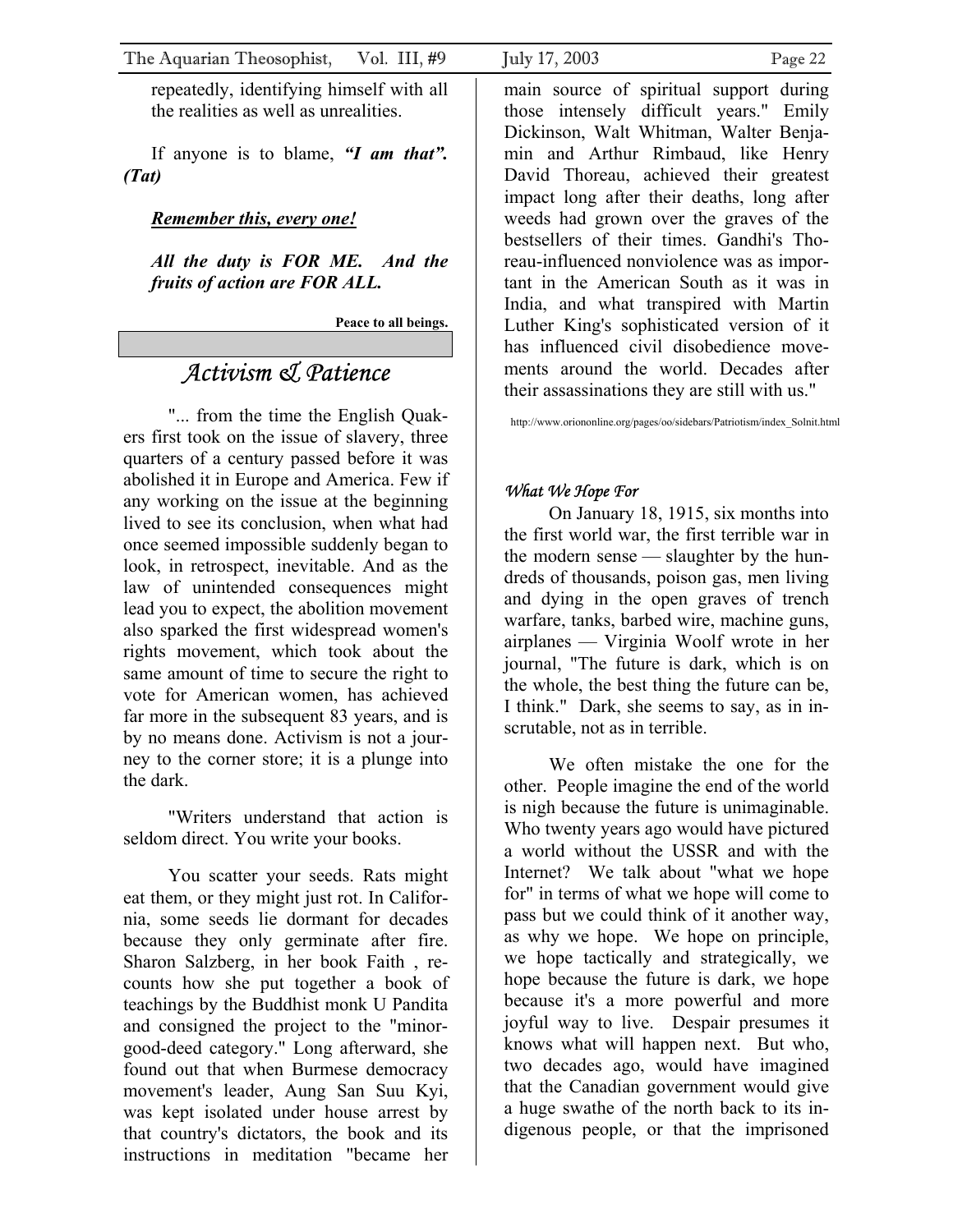<span id="page-22-0"></span>Nelson Mandela would become president of a free South Africa?

It's always too soon to go home. And it's always too soon to calculate effect. I once read an anecdote by someone in Women Strike for Peace, the first great antinuclear movement in the United States in 1963, the one that did contribute to a major victory: the end of aboveground nuclear testing with its radioactive fallout that was showing up in mother's milk and baby teeth. She told of how foolish and futile she felt standing in the rain one morning protesting at the Kennedy White House. Years later she heard Dr. Benjamin Spock — one of the most high-profile activists on the issue then, said that the turning point for him was seeing a small group of women standing in the rain, protesting at the White House. If they were so passionately committed, he thought, he should give the issue more consideration himself.

### *The Angel of Alternate History*

American history is dialectical. What is best about it is called forth by what is worst. The abolitionists and the underground railroad, the feminist movement and the civil rights movement, the environmental and human rights movements were all called into being by threats and atrocities. There's plenty of what's worst afoot nowadays. But we need a progressive activism that is not one of reaction but of initiation, one in which people of good will everywhere set the agenda.

### *Not Left But Forward*

The glum traditional left often seems intent upon finding the cloud around every silver lining. This January, when Governor Ryan of Illinois overturned a hundred and sixty-seven death sentences, there were left-wing commentators who found fault with the details, carped when we should have been pouring champagne over our heads like football champs. And joy is one of our weapons and one of our victories. Non-activists sometimes chide us for being joyous at demonstrations, for having

fun while taking on the serious business of the world, but in a time when alienation, isolation, and powerlessness are among our principal afflictions, just being out in the streets en masse is not a demand for victory: it is a victory.

Zapatista spokesman Subcommandante Marcos adds,

History written by Power taught us that we had lost.... We did not believe what Power taught us.

We skipped class when they taught conformity and idiocy. We failed modernity.

We are united by the imagination, by creativity, by tomorrow. In the past we not only met defeat but also found a desire for justice and the dream of being better. We left skepticism hanging from the hook of big capital and discovered that we could believe, that it was worth believing, that we should believe — in ourselves. Health to you, and don't forget that flowers, like hope, are harvested."

And they grow in the dark. "I believe," adds Thoreau, "in the forest, and the meadow, and the night in which the corn grows."

[Most of the above extracts came from: David Sunfellow, Founder & Publisher NewHeavenNewEarth (NHNE) a 501(c)3 non-profit organization P.O. Box 2242 Sedona, AZ USA 86339]

### Questions to and about Theosophists

The question as to what Theosophists are is both complex and simple. By simple I don't mean easily comprehended or necessarily plainly obvious. Simple, in Science, has had the meaning of being unalloyed or made up of one element only, such as how an atom has been defined. Complex, along the same vein of Scientific thought, is that, which is a compound of more than one element, as a molecule has been defined. Therefore, we are using Simple and Complex in their most basic sense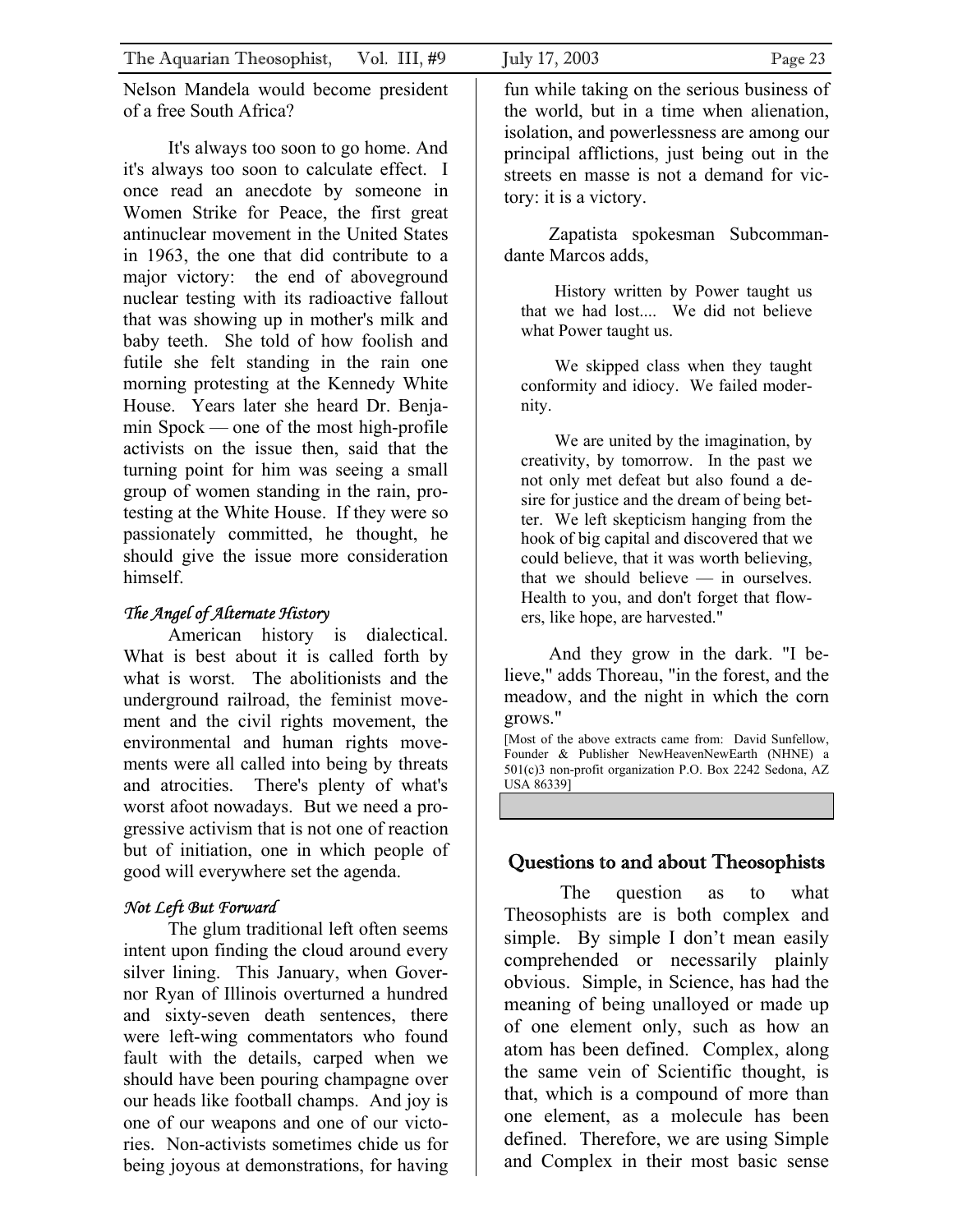| The Aquarian Theosophist, Vol. III, #9                                                                                                                                                                                                                                                                                                                                                                                                                                                                                                                                                                                                                                                                                                                                                                                                                            | July 17, 2003<br>Page 24                                                                                                                                                                                                                                                                                                                                                                                                                                                                                                                                                                                                                                                                                                                                                                                            |
|-------------------------------------------------------------------------------------------------------------------------------------------------------------------------------------------------------------------------------------------------------------------------------------------------------------------------------------------------------------------------------------------------------------------------------------------------------------------------------------------------------------------------------------------------------------------------------------------------------------------------------------------------------------------------------------------------------------------------------------------------------------------------------------------------------------------------------------------------------------------|---------------------------------------------------------------------------------------------------------------------------------------------------------------------------------------------------------------------------------------------------------------------------------------------------------------------------------------------------------------------------------------------------------------------------------------------------------------------------------------------------------------------------------------------------------------------------------------------------------------------------------------------------------------------------------------------------------------------------------------------------------------------------------------------------------------------|
| with which we may see fundamentals.<br>Perhaps the beauty of this is that we can<br>find similarities here with the concept of<br>Yoga as described in William Quan<br>Judge's rendition of Patanjali's Yoga<br>Aphorisms. For example, on page 37<br>from the beginning of "BOOK III":                                                                                                                                                                                                                                                                                                                                                                                                                                                                                                                                                                           | tion. Also, our attention span is limited to<br>the degree of interest we have previously<br>maintained regarding that which has held<br>our attention in the past. In this way we<br>are victims of our own previous cycles of<br>inattention and changing this requires not<br>only work but Patanjali's help.                                                                                                                                                                                                                                                                                                                                                                                                                                                                                                    |
| Fixing the mind on a place or subject<br>1.<br>is called attention (Dharana)<br>The continuation of this attention is<br>2.<br>contemplation (Dhyana)<br>This contemplation, when it is prac-<br>3.<br>ticed only in respect to a material ob-<br>ject or subject of sense, is meditation.<br>(Samadi)<br>When this fixedness of attention, con-<br>4.<br>templation, and meditation are prac-<br>ticed with respect to one object, they<br>together constitute what is called San-<br>yama."                                                                                                                                                                                                                                                                                                                                                                     | Therefore, let us ask the question re-<br>garding Theosophists again to see why we<br>think simple and complex apply? For one<br>thing the term may be seen as simple as it<br>applies to the meaning of Theosophy. His-<br>torically, it has been called a "Thread doc-<br>trine" which remains perpetually con-<br>nected, regarding the basics of human na-<br>ture and its spiritual roots, to the far distant<br>past. It acknowledges a brotherhood to<br>which all men metaphysically belong and<br>the fact of this brotherhood being reflected<br>in all of nature through this underlying<br>metaphysical interconnectedness. Per-haps<br>one may see how this could not be simple<br>in an elementary sense but as a "radical                                                                            |
| Experientially it can be proven that<br>to know anything or anyone does require<br>some of the above concept. If trial and<br>error or experimentation means anything to<br>one, one may apply other means as a<br>method of uncovering that, which seems<br>initially obscure. And, upon finding out<br>that the results were less than spectacular,<br>we may then have recourse to taking<br>Patanjali seriously. And which of us have<br>not experienced the need to know while<br>lacking the will and the knowledge of true<br>concentration? This does not mean that<br>life should be reduced to tirelessly walking<br>around as if one is a humorless sleuth.<br>But, we are simply advocating seeing at-<br>tention as a conscious tool, as the right use<br>of the cognitive principle within each of<br>us, and settling for nothing less than useful | unity", which is simple or singular in its<br>actual existence. There is a sleuthing to go<br>about for this to become self-evident and<br>in doing so one must pay attention to the<br>over abundant clues surrounding us on all<br>sides. Therefore, amongst other things, a<br>practical Theosophist exemplifies simplic-<br>ity in their "Unified Field" theory of know-<br>ing, which prompts practical actions of<br>assistance to that unified field of human<br>endeavor. But also, and most importantly,<br>it may become obvious that others have<br>gone this way before from which have<br>come the products of their search with<br>which we may look through, as a magnify-<br>ing glass, to follow a Path which may have<br>remained initially invisible to the naked, or<br>rather uneducated, eye. |
| results. Although attention seems the ob-<br>vious definition of simply looking around,<br>for most of our time, even though our eyes<br>are open, we are operating in a mode best<br>described by Jesus, as having eyes and<br>seeing not. From this point of view our<br>eyes are pulled here and there by that<br>which is unconsciously grabbing our atten-                                                                                                                                                                                                                                                                                                                                                                                                                                                                                                   | Now, how can we look at the ques-<br>tion regarding what a Theosophist is in a<br>complex sense? All of the students we<br>have been privileged to meet are coming to<br>Theosophy from many different pasts.<br>Those pasts are generally their spring-<br>boards from which they are launched upon<br>the quest. Apparently, a thirst that has                                                                                                                                                                                                                                                                                                                                                                                                                                                                    |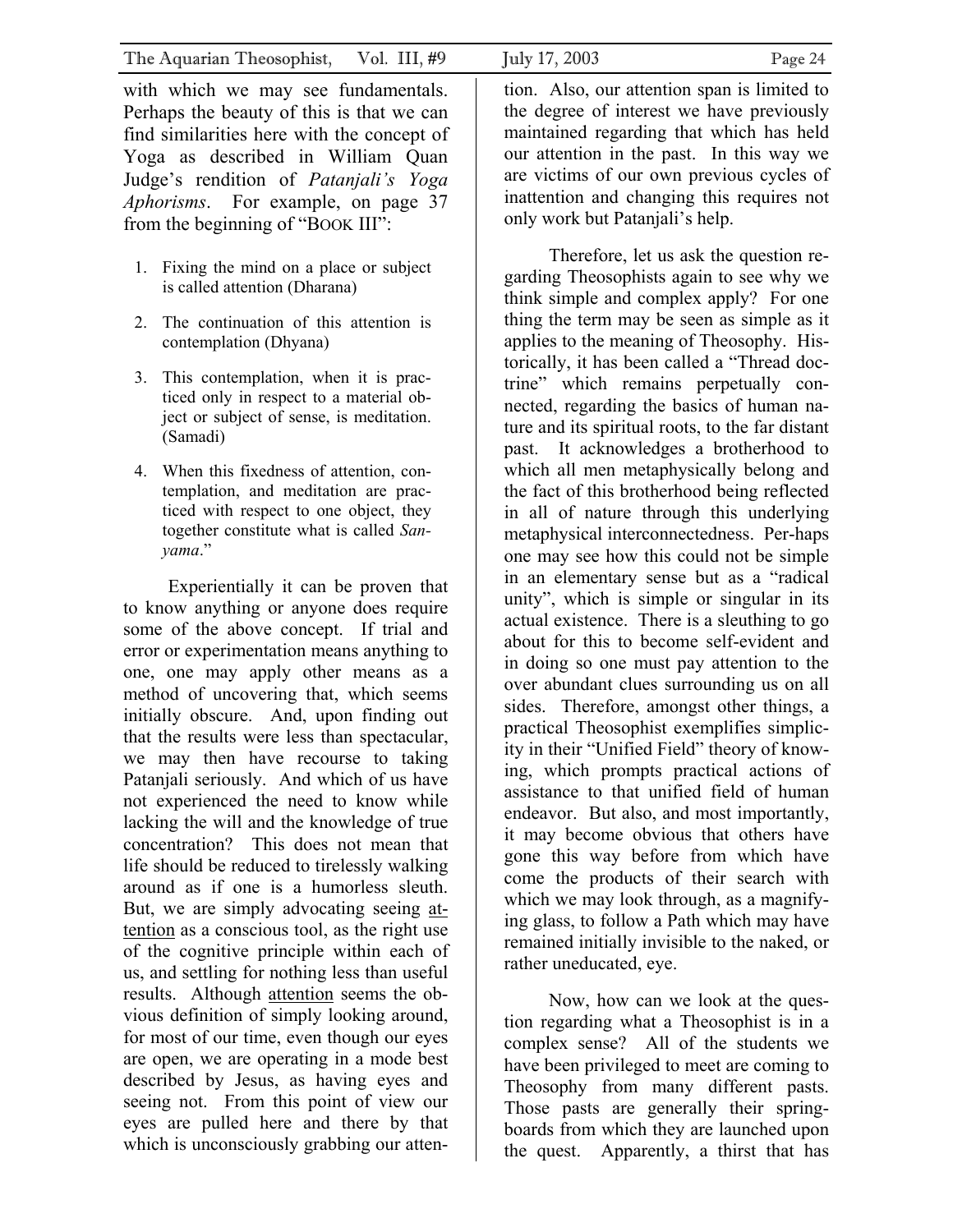<span id="page-24-0"></span>remained unquenchable regarding the great issues (as HPB states in the study of the "Three Fundamentals" upon which *The Secret Doctrine* is based) of GOD, LAW, and BEING. Therefore, there must be as many approaches to Theosophy as there are students of it. Because of the validity of this there cannot be only one way that this great "Unified Field" theory of wisdom can be approached. This is at once powerfully liberating and the cause of some problems. Its liberation might be seen as based in its natural, near militation, against dogmatism. If we can agree on the necessity of an inherent need for diversity to this, then any sense of a need of conformity can be done away with. And it is just this, which can become a sticking point. For, it is possible and indeed almost inevitable that the foregoing will be over looked such that those who are able professors of Theosophy may become the unacknowledged, and worse, acknowledged leaders of other fellow students. Thus creating an elitism or the reflection of the "Popery" H.P.B. so strongly apposed in her *Five Letters*. So, the very freedom which seemed so attractive on the outset can be lost if attention is not continuously paid to one's endeavor. Thus one may fall (or many may fall) into the clutches of dogma or materialization of that which is naturally fluid, through unwittingly or wittingly narrowing their vision of Theosophy. The results of this are complex and creative of difficult problems, which as long as they are over-looked become more and more knotty to unravel. From this student's point of view, we think it is possible that the highly impractical and really never examined religions of our time are the remains of theosophical impulses of the past, turned into sectarian practices through the kind of error we have been outlining.

Our intention in asking these questions has been to shed what light we have earned through our study to show how it is that through questioning, the Path of Responsibility can be seen for what it is. This Path is in our minds and in our hands to keep the lenses we leave behind clean, and in so doing others may see their own way more clearly. For it seems a crime to over complicate that which is naturally simple or to make too simple that, which must be approached in diversity.

> S.L. Santa Barbara, 6/12/2003

## Quotable Quotes from "The Sleeping Spheres"

The Cause; the Cause; I clamoured for the Cause. And a profound Echo answered me: "Thou thyself art that Cause." I asked of that interior aerial Voice: "Where shall I find myself?" And the Voice answered: "Not in the Heaven-World. Not in the world of effects and rewards whither desire for results hath brought thee."

The Sleeping Spheres, Jasper Niemand

Each one of us is, as it were, an embrasure from which a different facet of Life is to be seen.

### *Ibid.*

Minds may differ; they differ as to formulae. Formulae are the forms of the Mind, the pictures cast upon the Screen of Life by various orders of minds. But hearts do not differ. The heart always ignores the differentiations of formulae, or forms, and relies upon the underlying unity . . .

### *Ibid.*

"Do you not see that in Compassion and in duty done for duty's sake alone, lies the path to the Self-Existent? All else is Desire of Results and lands you in the World of Effects.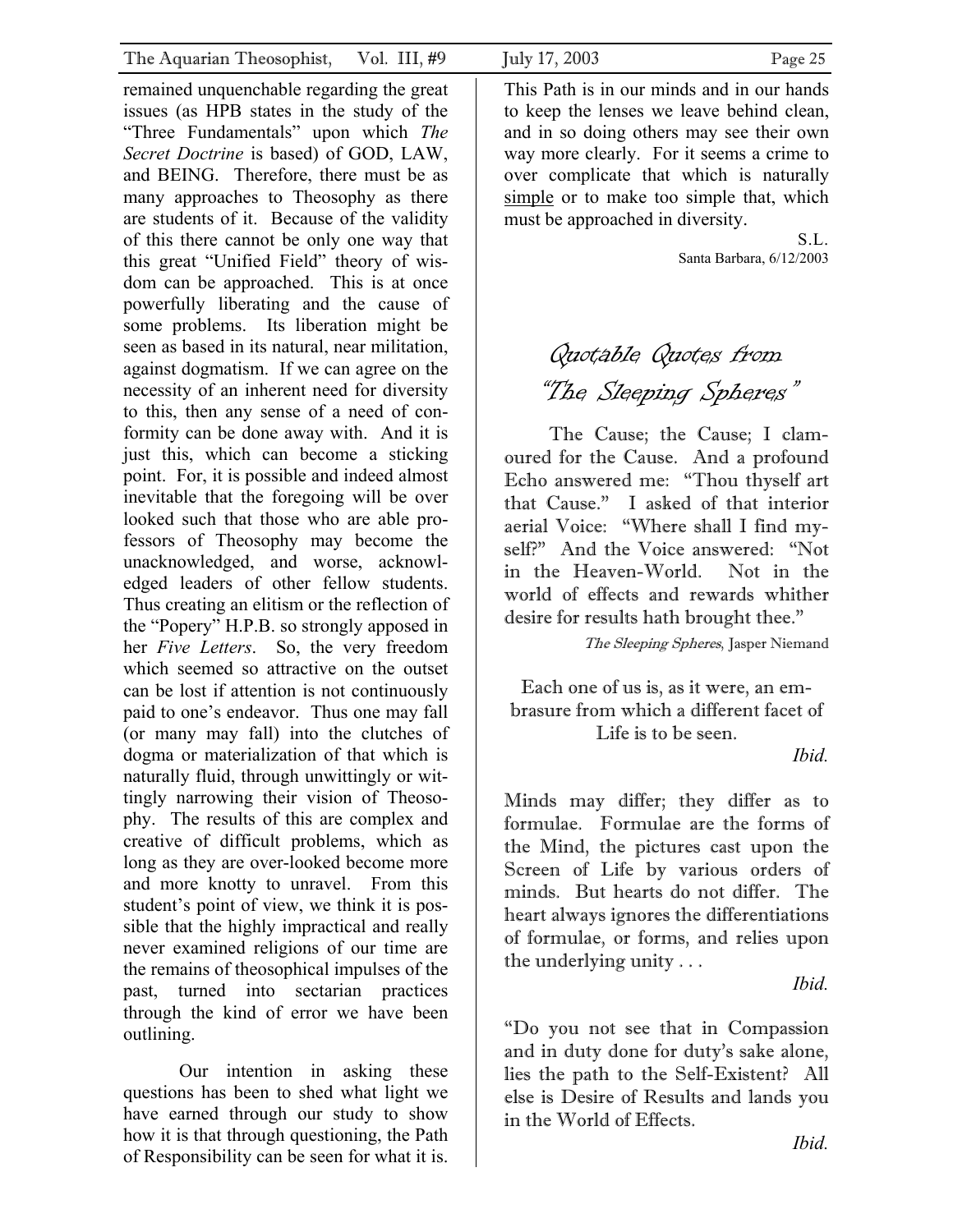<span id="page-25-0"></span>

[Through the efforts of Mr. Willem B. Roos of Mexico City, Mexico, *The Canadian Theosophist* published a long lost article on the post mortem states of the human Ego, written by Jasper Niemand, a close friend of and an active co-worker with Mr. William Q. Judge. We present the story of the discovery along with Mr. Roos's commentaries on the text and a biographical note on 'Jasper Niemand'. This material originally appeared in the March, April, May, June and July, 1953 issues of *The Canadian Theosophist* and republished in pamphlet form in 1979 and 1982. In the Preface Mr. Roos states:]

"In *The Path Path* for July 1893 there appeared under the signature of Jasper Niemand, Part I, of *The Sleeping Spheres*. At the end of that article is printed '(To be continued)' indicating that the author intended to publish a second part under the same title. From the contents of the last paragraph of Part 1 it is also clear that this second part would deal with a subjective devachanic experience of its author. But in the magazine *The Path*  there was never published the continuation of *The Sleeping Spheres."* Eventually Mr. Roos discovered Part II in German and translated it back into English. Some time later, Volume III of the *English Theosophist* was donated to the Toronto Lodge of the T.S., and Ted Davy discovered it as originally printed in English — in *The English Theosophist.* Both Parts I & II were reprinted in Vol. III, 1899-1900, p. 114-118, & part II, p. 139-151, 166-176. A pamphlet giving the entire story of this fascinating discovery is available from Ted Davy, 2307 Sovereign Cres. S.W., Calgary, Alberta, CANADA T3C 2M3. One gets a strong sense of the *Nidana* that runs through all sincere theosophical *work.* Ironically, a copy of Volume III of *The English Theosophist* had been in the Los Angeles ULT since 1915, but we needed a Mr. Roos to weave all the pieces of the puzzle together!"

### *On The Author, JN.*

 Jasper Niemand is the nom-deplume of Mrs. Archibald Keightley, also known in the ranks of the Theosophical Society in America under the name of Mrs. Julia Campbell VerPlanck. "Her maiden name in full was Julia Wharton Lewis Campbell, daughter of the Hon. James H. Campbell, a prominent Pennsylvania lawyer. Her mother was Juliet Lewis, daughter of Chief Justice Ellis Lewis of the Supreme Court of Pennsylvania, and a writer of verse possesing great poetical charm and value."

"Miss Julia ... married in 1871 Mr. Philip W. VerPlanck of New York; and six years later, in the course of a single year, she lost her husband and both sons suddenly by a most dramatic series of reverses. . . ." (From "Faces of Friends, *The Path,* Vol. IX, April 1894)

One day she heard Mr. Arthur Gebhard speak on Theosophy and the impression made "was so deep that she joined the TS. within two weeks, and thenceforward began her unceasing work for Theosophy." "Living with her parents at a distance from New York she wrote for *The Path* under the names of "Julius," "August Waldensee," "J," and later on as "Jasper Niemand," as well as unsigned articles, and also corresponded with T.S. enquirers."

"Mrs. VerPlanck continued to live with her parents in Pennsylvania until the autumn of 1891, when she married Dr. Archibald Keightley of Old Hall, Westmoreland." (England).

Her first contribution to *The Path,* called "The Singing Silences," appeared in August 1886, and is signed "Julius." She was then an F.T.S. for only a few months, as she first knew about Theosophy through the S.P.R. report and the latter was published on December 31st, 1885. For more details see *Lucifer VIII*, p.382, though there is a printer's error in the first line, as the year must have been 1886 instead of 1885. In this *Lucifer*  article she writes about H.P.B.: "I never met her. . . " This statement and that referring to the S.P.R. pamphlet induces me to identify Jasper Niemand with R.S., the author of a letter to Countess Wachtmeister and which was reproduced on page 121 of *Reminiscences of H. P. Blavatsky and 'The Secret Doctrine'* by Countess Constance Wachtmeister. R.S. also writes "Living some thousand of miles from England, I never met Madame Blavatsky in person. It is now seven years since first I heard her name and the word 'Theosophy' . . . by coming across the S.P.R. pamphlet . . ." (p. 121). And again: " . . . Thus I was enabled to prove that I really hear her  $(H.P.B.'s)$  wish overseas. . ."  $(p. 124)$  showing that R.S. lived in the U.S.A. Other internal evidences are supplied by R.S.'s let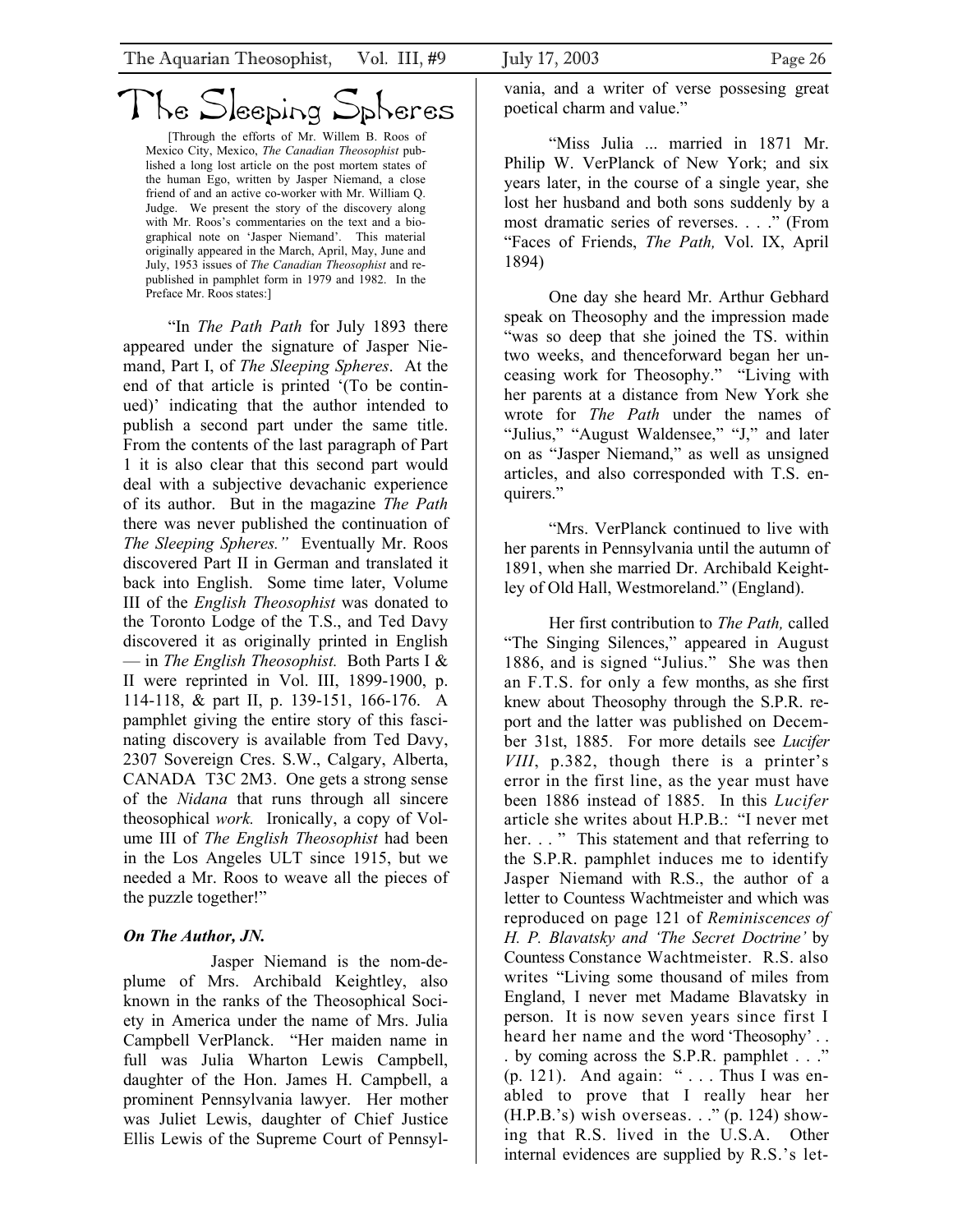ter, leaving no doubt of the latter's identity with Jasper Niemand. From this letter it appears that she was taught astrally by H.P.B., visiting the latter during sleep in her home in England, and that she soon learned to use her astral senses at will: "After a short time, I was able to see and to hear at will, without training or effort, as simply and as easily as one breathes. I could see a distant place or person or hear a reply to a question at will. . . But . . . I never did any of these things for idle curiosity, but only for the work of Theosophy  $\ldots$  " (p. 125).

About her articles Mrs. Keightley writes: "When I began to write articles along these lines, H.P.B. sent me a pen which I always used. The articles were and are always written in full objective consciousness, but at these times there is a feeling of inspiration, of greater mental freedom.. The *Letters that have helped me* were ' received at my Pennsylvania home. They were written for me and for Dr. Keightley — and for the use of others later on  $-$  -by Mr. W. Q. Judge, at the express wish of H. P. Blavatsky . . ." (*The Path,*  $IX - 15/16$ *. The above mentioned let*ters to JN started in 1886, as stated by her and her husband in a letter to the Editor of *The Irish Theosophist* dated Jan. 13th, 1895 (*Letters that have helped me,* 1946 edition, p. 271).<sup>1</sup>

### **THE SLEEPING SPHERES PART I.**

One came to me, calling me out of the form in which I dwell, and showed me the sleeping spheres.

The object of this Messenger<sup>[2](#page-26-1)</sup> who had come to me was to make clear to me

 $\overline{a}$ 

some of the hidden things: things hidden, I mean, from the eye of flesh, yet not lying so remote from our ken if we only make some *mental* effort toward seeing. And the further idea appeared to be that if I were to see them, as it were, objectively, though with the astral organ of sight, I might be able to make this, the Devachanic State, clearer to the thought of some of my fellows. For the sleeping Spheres are Devachanic entities. In Devachan we are not yet united with the UNKNOWN SOURCE. Hence the need, on the part of the Ego, of form — or container — of some kind. I have chosen here, arbitrarily perhaps, the name of "Sphere" for this Devachanic form.

These Spheres, than which there are none more beautiful, do not lie in any given place; they are self-contained; they have condition but no place<sup>[3](#page-26-2)</sup>. When I asked my companion how this could really be so, he pointed out to me that they interpenetrated many other states of matter, cohering bymeans of their own vibration,<sup>4</sup> just as do all, other forms, of whatever kind and however ethereal, throughout the whole of nature.

marriage to Dr. Keightley. But although the comrade spoken of in The Sleeping Spheres is certainly Dr. Keightley, there are no indications that the comrade was already her husband. But even if she were married when she experienced the life of a sleeping Sphere, it does not preclude the possibility of H.P.B. being the Messenger. R.S. in the above mentioned letter to Countess Wachtmeister describes how H.P.B., after her departure continued to visit R.S. several times, although in masculine guise. — WBR

- <span id="page-26-2"></span><sup>3</sup> Spheres, having condition but no place: An analogy is a wave on the ocean, which it is impossible, or rather meaningless, to fix a "location." "Condition" refers to the rate and intensity of their vibration. "The centre of Devachanic activity cannot be localized" (The Theos. IV-268). — WBR
- <span id="page-26-3"></span><sup>4</sup> Cohering by means of their own vibration: Here a general statement is made about the rationale of attraction, a subject as yet unexplained by modern science. Those acquainted with the laws of electricity and magnetism know that between two electric currents going in parallel paths in the same direction, there exists an attractive force, called electrodynamic, which is made use of in many electrical instruments and motors. — WBR

<span id="page-26-0"></span> $\overline{a}$ done on the text, e.g., The article starts with the  $1$  These notes regarding Jasper are the work of Mr. Willem B. Roos. Mr. Roos also wrote Commentaries to elucidate the meaning at different point in the story. Most of these have been retained and appear as footnotes signed "WBR". A very small amount of editing has been word "Now" which was edited out. If a subscriber would like to have the exact text, we will send it to them. — Ed.

<span id="page-26-1"></span><sup>&</sup>lt;sup>2</sup> Although J.N. does not indicate who this Messenger was, from the fact that R.S. was taught at nights by H.P.B. it is more than probable that H.P.B. was that Messenger. We do not know the date of the vision. The date of its publication (July 1893) was two years. after H.P.B.'s death and nearly two years after J.N.'s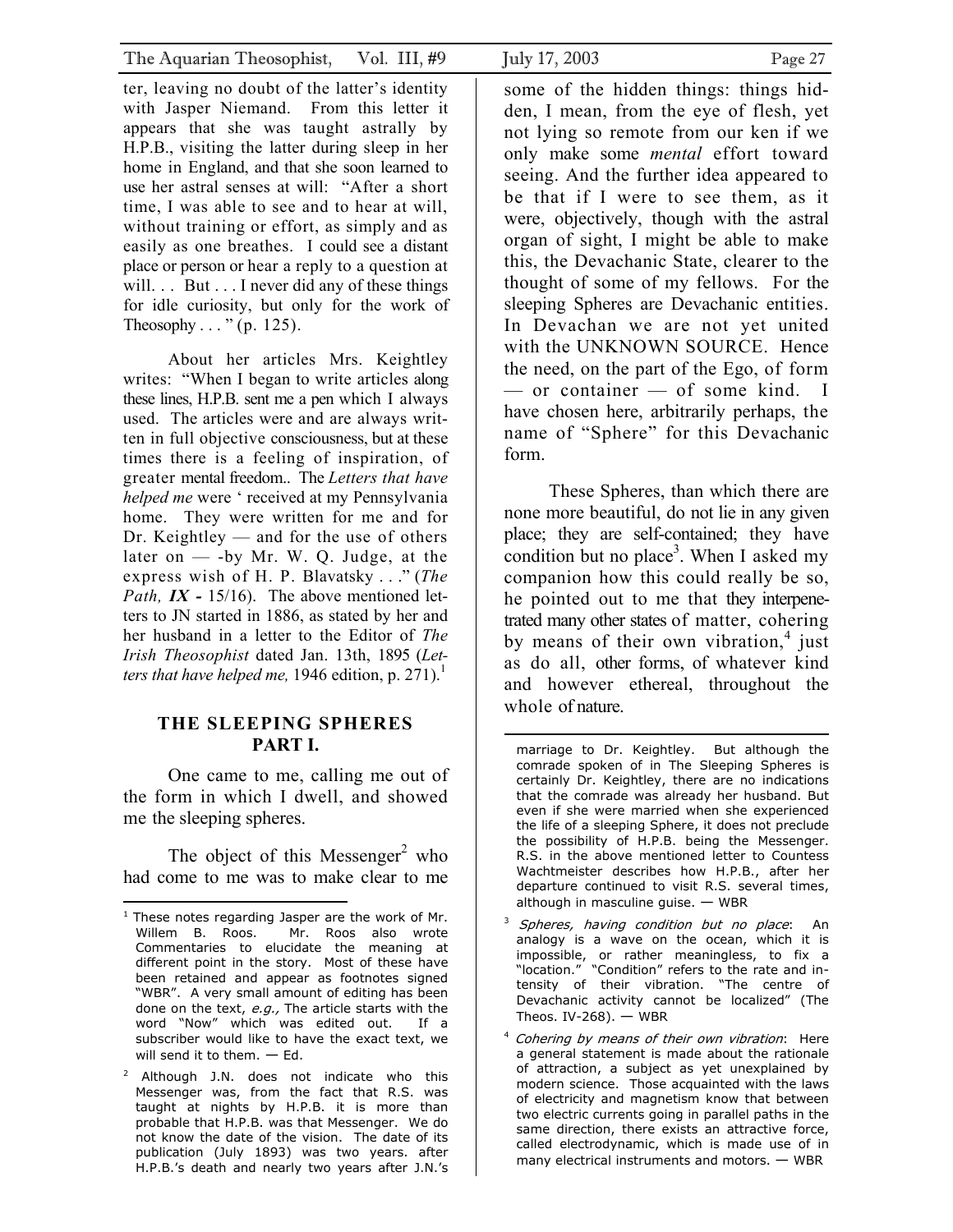I had passed from my body into the air and the airy form, and from thence into the ether. All about me lay the sleeping Spheres, delicate milky films on the golden ocean of light. Ever and anon a thrill of faintest colour trembled across their deeps, and I trembled too, for it was given to me to know that these *colour-motions* were, in reality, *Thoughts* of profound delight. Yes, these palpitating Spheres had pure joy in their own opalescent motions; joy as they throbbed in the living ether, and a joy which had great meaning. This was plain to even my understanding, which at the moment was that of the airy body<sup>[1](#page-27-0)</sup> only. (I presuppose my readers to know even better than myself, that the consciousness of one body differs greatly from that of another. This is true whether the different bodies are all contained together in their own outer shell, or are at the time separate from that temporary covering.)

Imagine, then, that I saw these radiant shapes, now silvery, with a bluish frost upon them, now blooming into tints so translucent that the eye of the soul alone could perceive them, and that every tint was a *Thought*, an experience. These fair Thoughts were the dreams of the souls disengaged from earth. Dreaming thus, the Spheres slept. How blissful the dreams! For those colours were both living Light and Intelligence; each colour was *Thought*; Thought of the most exalted order known to the human Mind. *Thought* quivered through the Spheres, changing their Consciousness; fusing them anew; quickening their higher Life; illumining their purer

Light, in a world-plane whereon *Light*, *Life*, and *Thought* are one magnificent act of Being, and not the trivial things known to most men in this everyday world. Each Sphere thus became more and more incandescent with this threefold LIFE, and I saw them blooming and growing, through this sweet irishued ebb and flow, as a flower unfolds towards greater perfection by means of assimilated *sunlight.* The unfoldment was divine, the peace profound. Silence, like a brooding mother, covered them over; it was only enhanced by an occasional soft semitone, the harmonious breathing of the sleeping Spheres.

Would that I need say no more!

Yet even while I watched their gracious Being, it became plain that, like flowers, they must fade. Although they were composed of atoms of living Light, Light that was itself a grand Consciousness, yet I soon observed a marked change<sup>[3](#page-27-2)</sup> to take place and to become prevalent in all of them. This change was at first exceedingly beautiful, and consisted of a slight rhythmic motion in the atoms of a Sphere. The atoms danced; living opals shot through with tenderest Light. Seeing this, I could but ask myself, "What new Thoughts are in the dreams of the Spheres?" This motion was soon imparted to the Spheres themselves. They trembled into corruscations of Light and grandly awoke.<sup>[4](#page-27-3)</sup> From them, thus swaying, issued glories that no tongue may name, nor do words contain them. Each Sphere joined the choral dance emitting a

<span id="page-27-0"></span> $\overline{a}$ <sup>1</sup> The Airy body, or Mayavirupa. All have it, few use it, and still fewer use it consciously. This last class is either an adept or being helped by one. The Voice of the Silence mentions these "users" as "Skywalkers." — ED.

<span id="page-27-1"></span> $2$  Changing their Consciousness; fusing them anew: The Spheres are transitory, changing from stage to stage, not only in form, but even in their constituent active elements. The energy, stored up within the Spheres during the lifetime of the indwelling Ego, dissipates objectively in the form of vibrations. Subjectively these vibrations correspond to thoughts and ideas of a spiritual nature. — WBR

<span id="page-27-2"></span> $\overline{a}$  $3$  It must not be inferred that Devachan is of a very short duration  $-$  on the contrary, it lasts very much longer than the corresponding life on earth, as it is one of spiritual digestion and assimilation, so to say. J.N. was made to see the various stages in Devachan in rapid succession, just as psychometers see a series of pictures passing with extraordinary rapidity before their inner eye, pictures pertaining not only to different parts of space, but also to different periods of time. — WBR

<span id="page-27-3"></span><sup>&</sup>lt;sup>4</sup> The Spheres grandly awoke: A change of consciousness is meant here, analogous, but not similar, to that of waking up from a night's sleep. It is the passage from a world of effects to one of causes. — WBR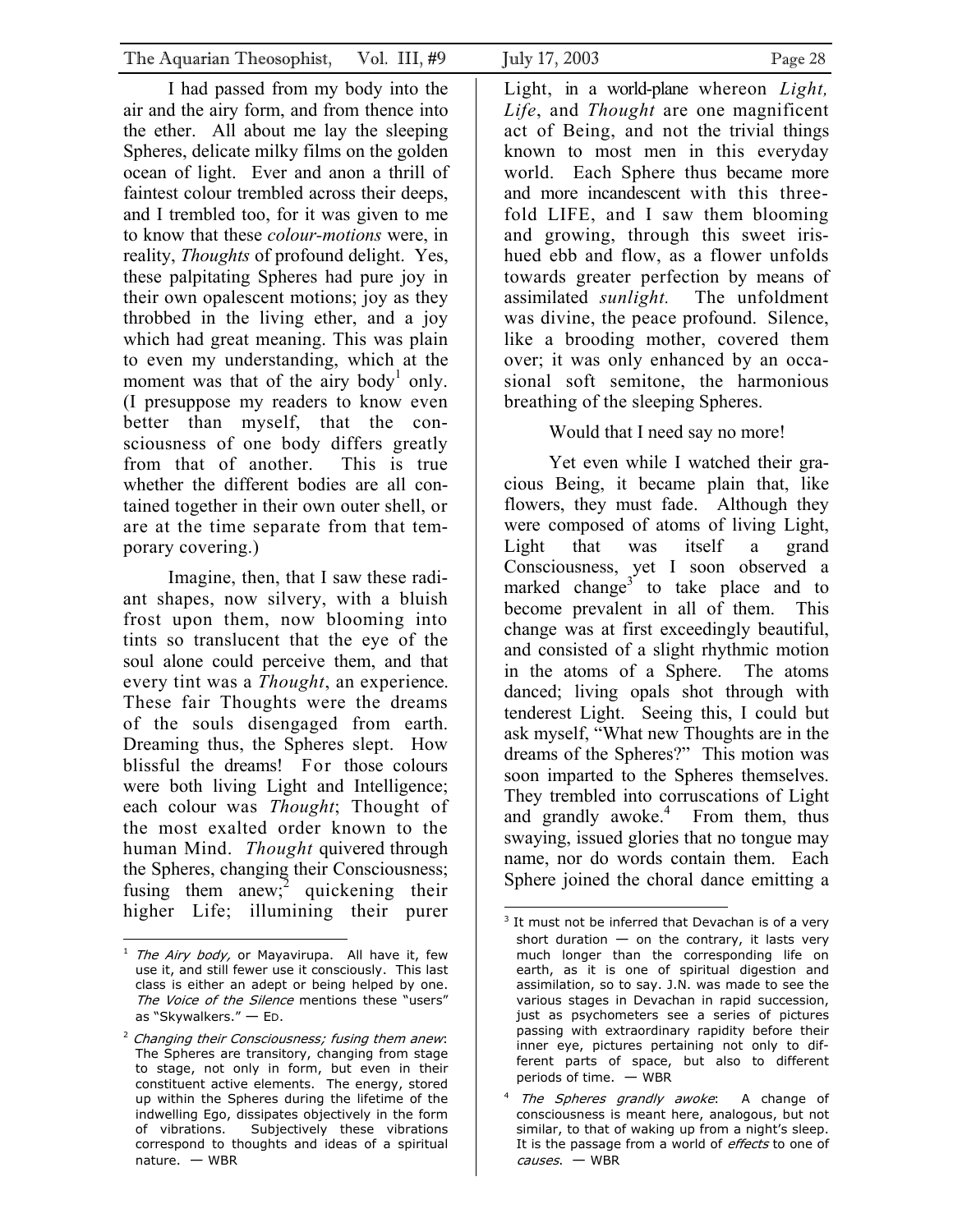<span id="page-28-0"></span>music whose instrument is the naked soul; music as visible flames of sweetest, intensest desire. All my being awoke into delicious longings in which reverence had no place.

I said to my Companion: "What is the burden of this bewitching song?" Very gravely he replied: "It sings of the Life of the world." I wondered to hear him speak so solemnly of what gave me so great delight, but when I turned again to the Spheres I felt a new perplexity. The accelerated motion had produced colours more vivid, more of the gross and solid nature of earthy pigment; the music now shrilled across the etheric spaces; there was in it the strident note of crass emerald, the bugle blare of blazing crimson. The Spheres would sleep no more. Yet I saddened now at their brilliant awakening; in my inner heart a deep voice said: "This is the end of all desire."

The music augmented in volume; the aerial dance became a mad whirl to madder — yet harmonic — sound. This sound marshalled the turbulent atoms at the spheric centers, where they set up tentative efforts towards crystallization<sup>2</sup> form. These efforts impeded the spheric motion. Laboured, troubled movements, indicative of troubled Consciousness, set in. The fair Thought of the Spheres was disturbed. Streams of red fire, strange contractive motions, throes whose every convulsion made the Spheres less ethereal, sound whose every note made the atoms more gross, until suddenly the formative nucleus at the centre shuddered forth into form — a form which caught only a dim reflection of the original Light, a form which could not exist at all on the original plane of the Spheres. Must the awakened Spheres hereafter bear that grotesque

burden? Suspended there, fringed only with the gracious spheric hues, gross cause of the dispersal of beauteous Being, still I recognized it, still I wept as I said: "Comes the earth-child thus forth? Surely this is Death I have witnessed, not Life."

My Companion answered: "That is in truth what thou hast witnessed. A death to Devachanic existence, a birth into the material Life which thou and thy blinded fellows call 'the world'. The form whose birth thou hast seen is but the model of the earthly one which it informs. It is thy lot to know more of this matter of so-called Life and Death. Another time I will again meet thee; thou shalt then undergo some experience of Devachanic Life." He disappeared, leaving me in my ethereal body adrift upon the night.

> [TO BE CONTINUED] [Part II will appear in the Supplement.]

### A LIVING UNIVERSE

"Plants are sensitive, and experiments have shown that they are capable of reacting to the presence of humans. For example, if someone who has mistreated them enters the room, they show by means of certain signs that they are afraid, indicating that they, like animals, also have a memory.

Not only are plants sensitive, but so, in their own way, are stones. If you love them, if you touch them with love, they can communicate with you and give you messages, because love is the universal language that all creation, all beings can understand. Merely touch a stone lovingly, and it will vibrate differently and can even respond with love. To perceive this, however, you must have learned to decipher its language. But are there many candidates for the study of the language of stones, plants, and animals? Human beings learn to read and write all the languages of the world in order to communicate with their own kind. This is very good, but it is also essential for them to understand the language of living nature, so they can communicate with it."

<span id="page-28-1"></span>  $1$  The end of all desire: Of all spiritual desire; as in Devachan the unfulfilled spiritual desires of the personality are satisfied until the complete exhaustion of their original impulse, when the forces of Tanha carry the Monad back to rebirth. — WBR

<span id="page-28-2"></span><sup>&</sup>lt;sup>2</sup> Efforts towards crystallization: The collecting of the Skandhas, the formation of a new astral body, is here described. — WBR